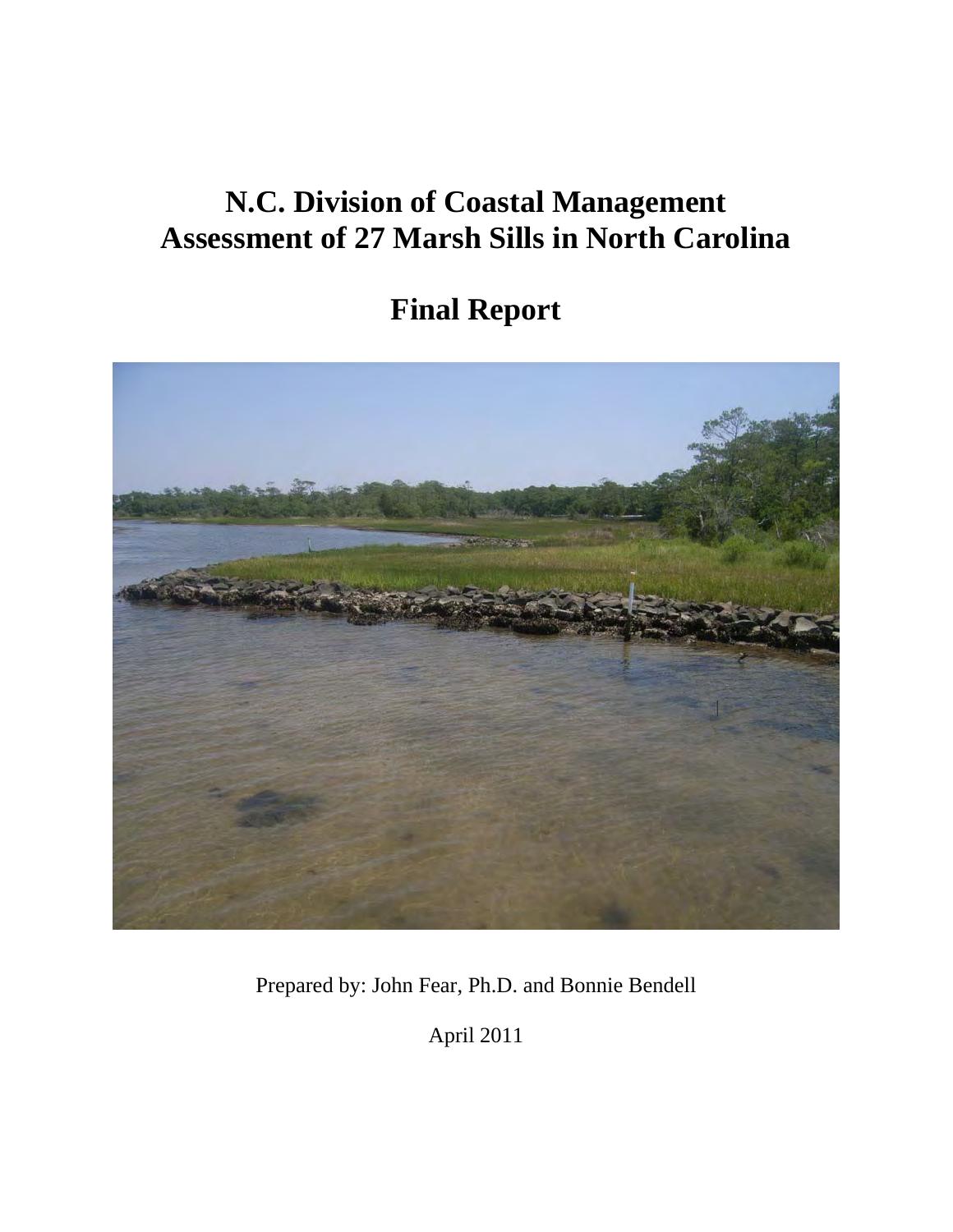# **Acknowledgments**

The N.C. Division of Coastal Management received assistance from many individuals in completing this assessment. Without this assistance, the project would not have been possible. We wish to sincerely thank those listed here for their enthusiastic support in completing the field visits and their tireless commitment to the coastal resources of our great state. We would also like to thank all the property owners for allowing us access to their properties, as well as all of the survey respondents.

- A. Deaton
- S. Winslow
- K. Hart
- R. Sechler
- R. Scheller
- E. Fleckenstein
- T. Skrabal
- L. Weaver
- C. Currin
- T. Wheeler
- D. Timpy
- J. Steenhuis
- M. Dunn
- M. Ellwood
- R. Gittman
- J. Baker
- S. Rogers
- R. Carpenter
- S. McKenna
- T. Murphey
- C. Pullinger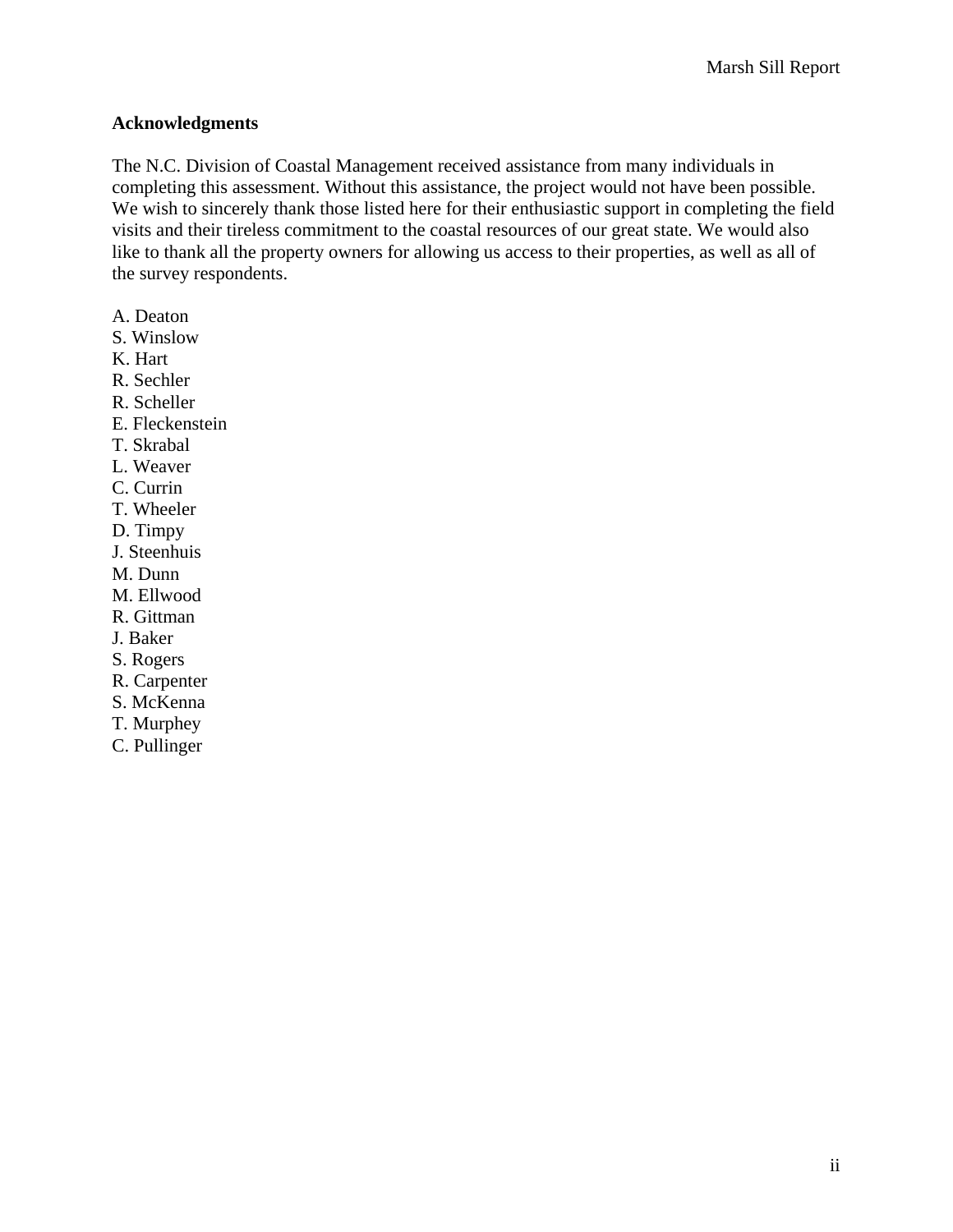# **Table of Contents**

| 1.0<br>1.1<br>1.2<br>1.3<br>1.4                                                                                                                                                                                                       |
|---------------------------------------------------------------------------------------------------------------------------------------------------------------------------------------------------------------------------------------|
| 2.0<br>2.1<br>2.2                                                                                                                                                                                                                     |
| 3.0                                                                                                                                                                                                                                   |
| 4.0                                                                                                                                                                                                                                   |
| 5.0                                                                                                                                                                                                                                   |
| .20                                                                                                                                                                                                                                   |
| 7.0                                                                                                                                                                                                                                   |
| 8.0<br>Appendices<br>Summary field sheets for each visited site (includes picture of each sill)<br>8.1<br>8.2<br>Agency/participant letters received<br>Survey results<br>8.3<br>Marsh sill general permit specific conditions<br>8.4 |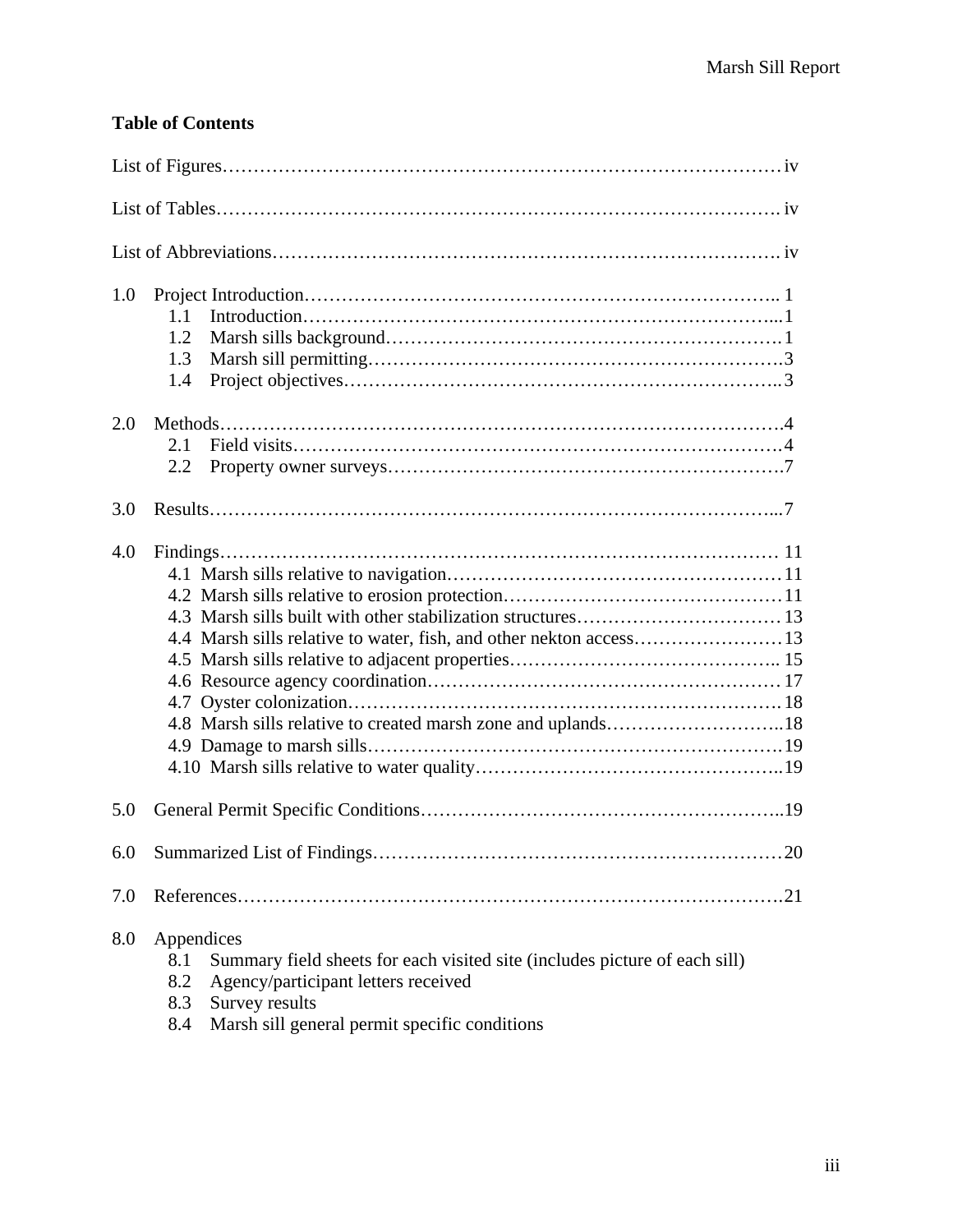# **List of Figures**

| Figure 4: Marsh sills combined with other stabilization structures 14 |  |
|-----------------------------------------------------------------------|--|
|                                                                       |  |
|                                                                       |  |

# **List of Tables**

# **List of Abbreviations**

| <b>CAMA</b>  | <b>Coastal Area Management Act</b>                                         |
|--------------|----------------------------------------------------------------------------|
| <b>CRC</b>   | <b>Coastal Resources Commission</b>                                        |
| <b>NCCF</b>  | North Carolina Coastal Federation                                          |
| <b>NOAA</b>  | National Oceanic and Atmospheric Administration                            |
| <b>DCM</b>   | North Carolina Division of Coastal Management                              |
| <b>DMF</b>   | North Carolina Division of Marine Fisheries                                |
| <b>DWQ</b>   | North Carolina Division of Water Quality                                   |
| <b>WRC</b>   | North Carolina Wildlife Resources Commission                               |
| <b>NOAA</b>  | National Oceanic and Atmospheric Administration                            |
| UNC-IMS      | University of North Carolina at Chapel Hill – Institute of Marine Sciences |
| <b>USACE</b> | United States Army Corps of Engineers                                      |
|              |                                                                            |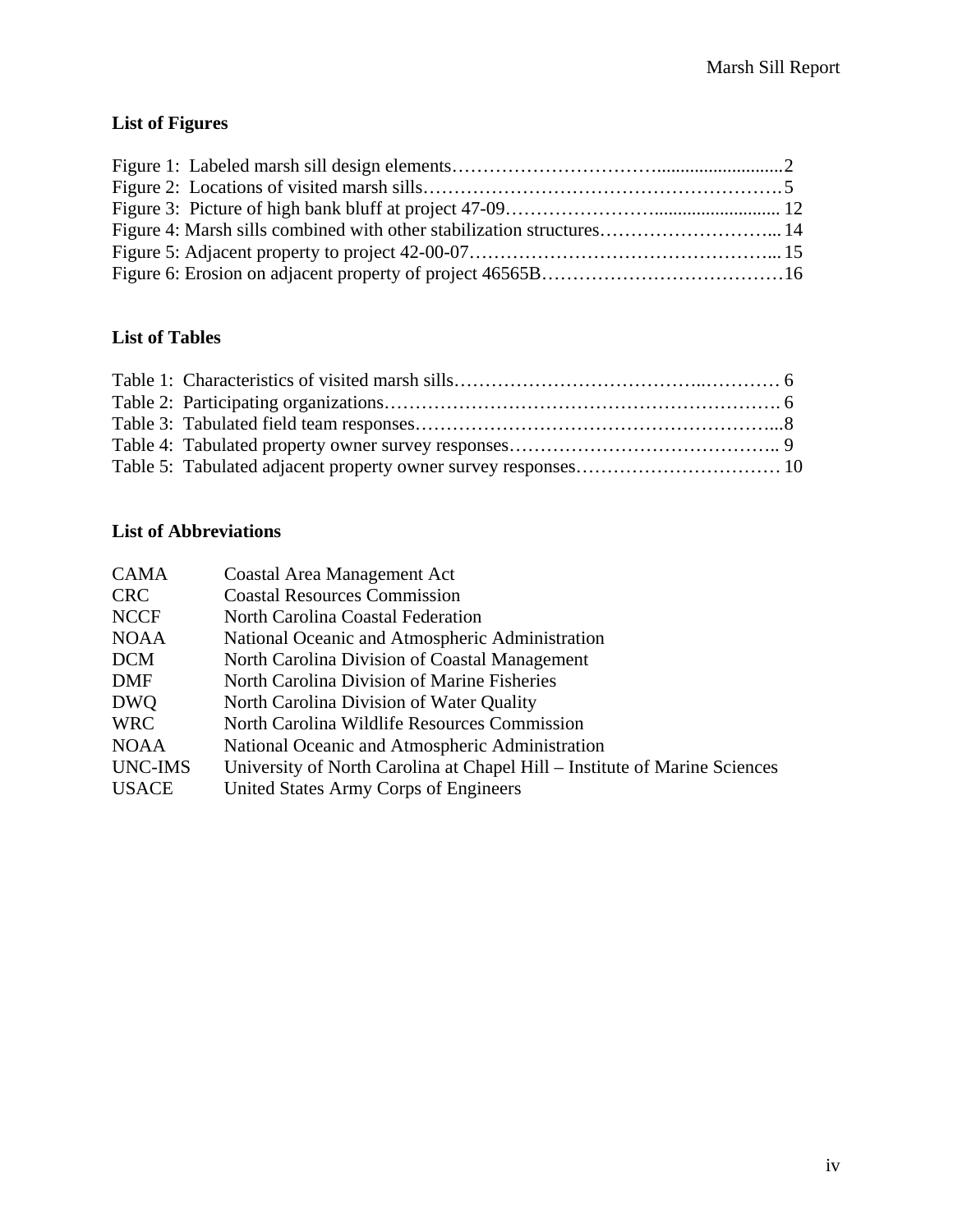# **1.0 Project Introduction**

### **1.1 Introduction**

 North Carolina has more than 9,000 miles of estuarine shoreline (DCM 2010). Most of these shorelines are eroding (Riggs and Ames 2003). The coastal region where these estuarine shorelines are located has also experienced rapid population growth over the past decade. The 20 coastal counties subject to the Coastal Area Management Act have seen on average a 13 percent increase in population from 2000 – 2009 (NCOSBM 2010). These two trends have combined to make estuarine shoreline stabilization an important coastal management issue.

The type of stabilization structure used and how many such structures are present have the potential to impact North Carolina's estuarine shorelines and the ecological benefits they provide. Natural shorelines capture nutrients and sediment from stormwater before it enters our estuarine systems. They also provide feeding and nursery habitat for a multitude of species and dampen wave energy along the shoreline. These ecosystem services are what help maintain the health of our estuaries. Shoreline stabilization often leads to a change in these ecosystem services. While a small change in these ecosystem services on a parcel by parcel basis may not seem significant, when you scale the effect to the watershed level, the collective impact due to all shoreline stabilization activity can be extremely significant.

Presently, bulkheads are the primary way in which estuarine shorelines are stabilized in N.C (DCM 2010). As understanding of ecosystem function has increased, new alternatives to bulkheads have emerged. These alternatives are designed to provide similar levels of shoreline stabilization while minimizing the reduction in ecosystem services compared to a bulkhead. The rock sill with marsh plantings, commonly referred to as a marsh sill (Figure 1), is one alternative that has been of particular interest to the N.C. Division of Coastal Management (DCM), the Coastal Resources Commission (CRC), and the N.C. General Assembly.

#### **1.2 Marsh Sills Background**

Marsh sills, for the purpose of this project, are shore parallel structures made up of two critical elements: 1) an offshore low relief mound made of rock or oyster shell called a sill; and 2) an intertidal area between the offshore sill and the upland containing emergent marsh vegetation. Fill is sometimes used landward of the rocks/oysters to properly grade the area to the elevation required for marsh plant establishment and survival. The sill is typically designed with overlaps, gaps, or dropdowns to allow water, fish, and other nekton access to the marsh area. The overlap design provides an opening by splitting the offshore sill into two sections. In the area where the two sections meet, they overlap for a few feet in a parallel offset manner. The gap design provides an opening by splitting the offshore sill into two sections. In this design the two ends do not fully meet, leaving a gap in the offshore sill. The dropdown design provides access by periodically lowering the height of the offshore sill. Figure 1 shows pictures of three marsh sills with these design elements labeled.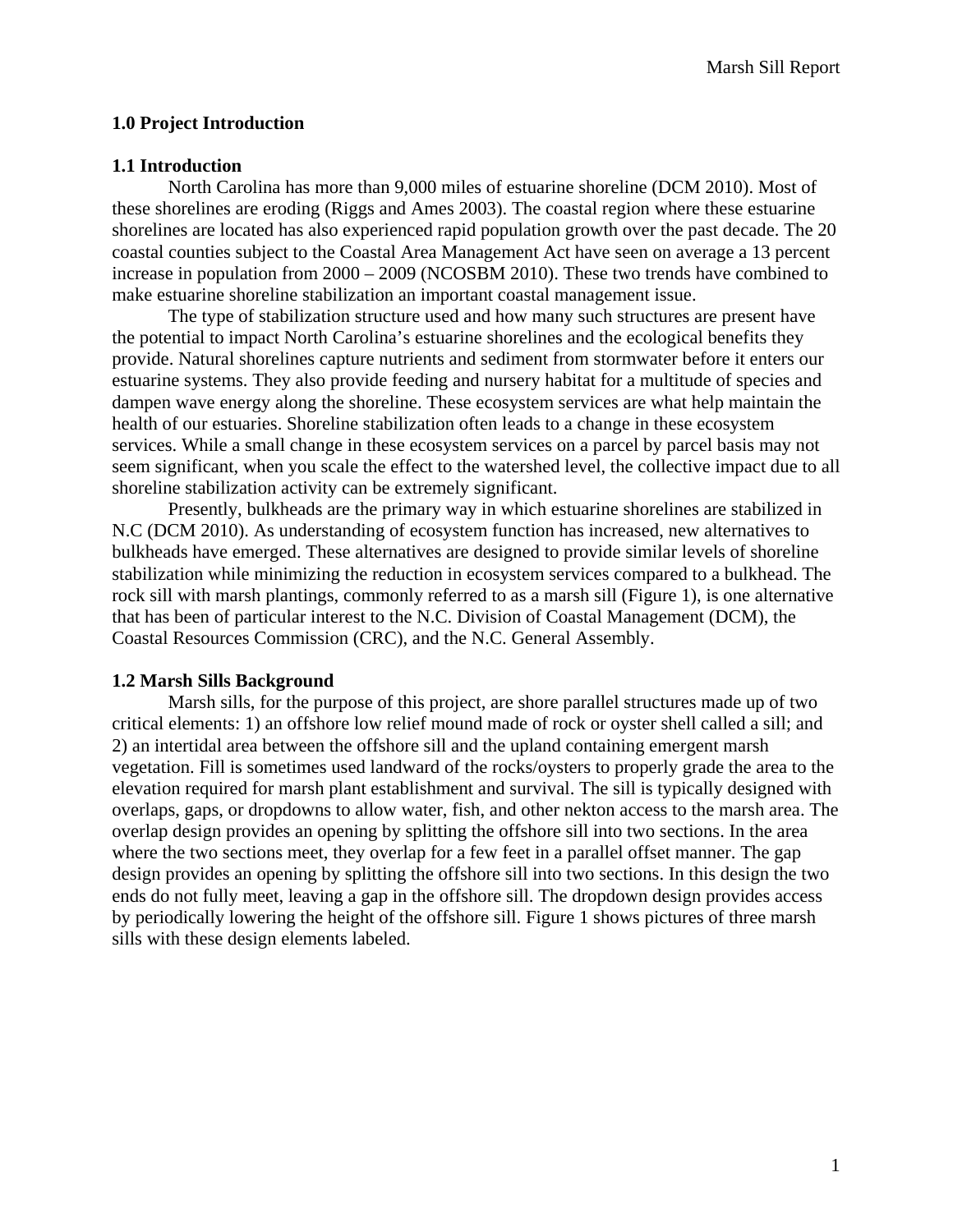

**Figure 1: Labeled marsh sill design elements. Panel A depicts the overlap design, panel B the gap design, and panel C the dropdown design. The red lines and arrows in panel C show the vertical relief of the dropdown area.** 

 Marsh sills are considered living shorelines. "Living shorelines" are defined as shoreline stabilization methods that employ as many natural habitat elements as appropriate for site conditions to protect shorelines from erosion (Erdle, et al. 2006). Because marsh sills include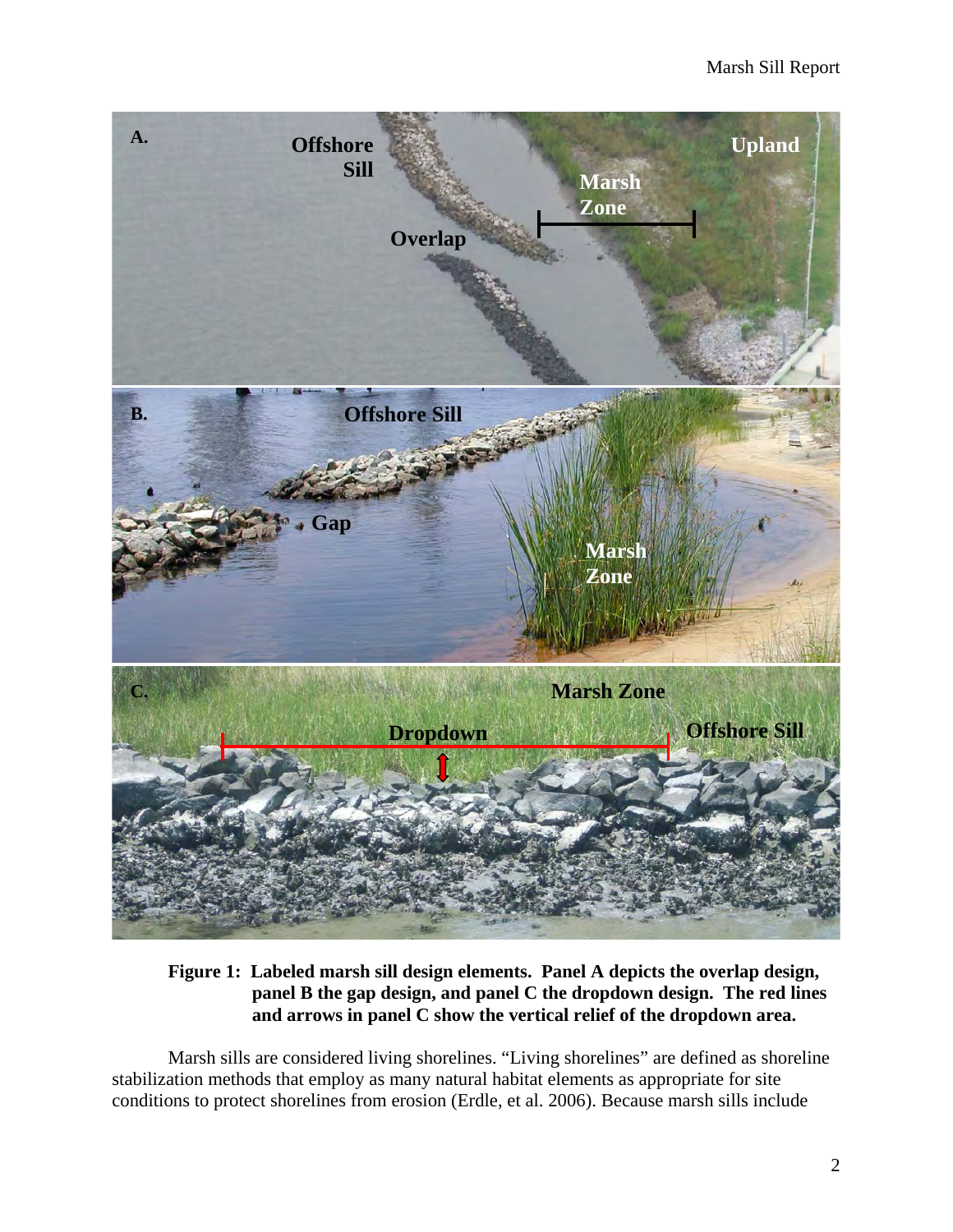natural shoreline features in their construction and maintain some of the natural shoreline habitats, they are considered by many as a better alternative to more traditional shoreline stabilization methods such as bulkheads. Marsh sills minimize shoreline erosion because the sill protects the marsh or allows marsh establishment. Once established, marsh absorbs wave energy, preventing it from reaching the upland (Rogers and Skrabal 2001).

 Despite the benefits of marsh sills listed above, there are also a few concerns associated with them. During marsh sill construction, shallow subtidal and intertidal flats are converted into other habitat types, potentially reducing fish feeding habitat and submerged aquatic vegetation habitat. There is also concern that marsh sills may lead to the creation of new uplands, converting what was originally public trust areas into private land. Finally marsh sills, specifically the rock portions, have long lifetimes (50+ years). This has caused some to worry that if marsh sills do not perform as expected, it may be difficult to remove them.

Research efforts by many groups in many states are ongoing to assess the performance of marsh sills. In the interim, more than 30 marsh sill structures have been constructed in the state. Given the potential impact these structures may have (positive and negative), their long lifetime (50+ years), and their current use in N.C, the CRC requested that DCM assess how the existing marsh sills are performing.

#### **1.3 Marsh Sill Permitting**

 The construction of a marsh sill requires permit authorization under the Coastal Area Management Act (CAMA). The type of permit required for a marsh sill is determined by the design of the proposed structure, the proposed location of the structure, and the potential for impacts to coastal resources that would result from the construction of the sill. If the design of the proposed sill structure entails minimal potential for adverse impacts, and if the design of the sill does not exceed certain specific use standards, a General Permit (Section 15A NCAC 07H.2700) may be issued for the proposed project. Most General Permits, which are an expedited form of a CAMA Major Permit, can be issued within a few days and require minimal agency coordination. However, due to complexities associated with sill projects, the sill General Permit involves several additional coordination steps, requires that the applicant coordinate directly with the DWQ and the USACE to ensure compliance with those regulatory programs, and thus likely will take longer to process than other general permits.

 If a proposed sill project does not qualify for a CAMA General Permit, a CAMA Major Permit will be required. The CAMA Major Permit application, which requires that the applicant prepare a more formal permit application package, is coordinated with as many as 14 State and Federal review agencies. If no significant concerns are raised during this review, or if concerns are raised that can be addressed through design modifications, a CAMA Major Permit can be issued for the sill. The CAMA Major Permit review process typically takes an average of 75 to 90 days to complete.

#### **1.4 Project Objectives**

 To meet the CRC mandate, DCM initiated a qualitative technical assessment of existing marsh sills. Sills were evaluated on two criteria: 1) Are the marsh sills performing their function as expected? and 2) What are the landowner and adjacent property owners' (where marsh sills are located) perceptions of the marsh sill shoreline stabilization option? Criterion one addressed the following questions: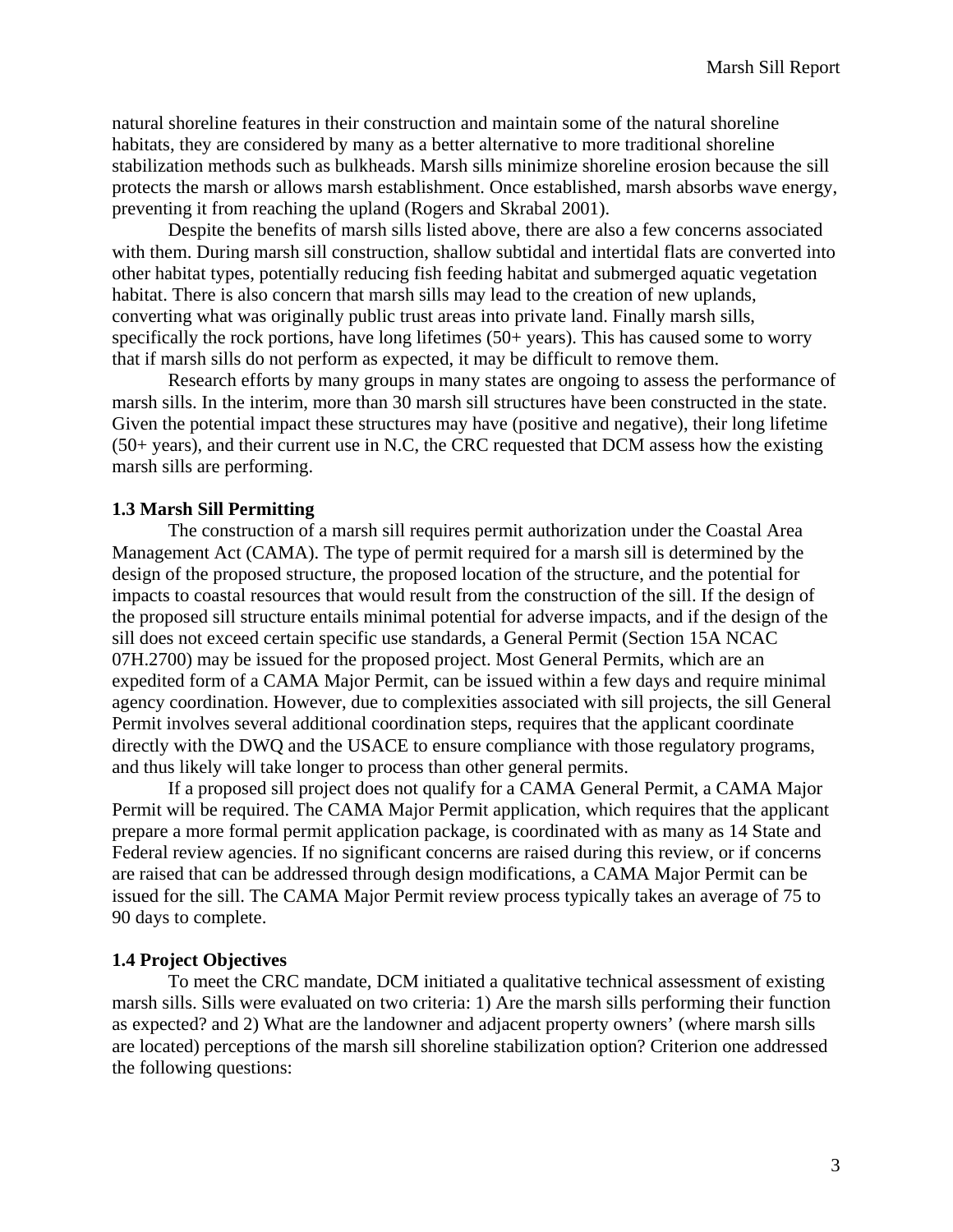- Has the marsh sill stabilized the shoreline of the property where it is installed?
- Has the marsh sill caused any unexpected erosion or other unanticipated problems or benefits?
- Based on the performance of the existing marsh sills, are the specific conditions outlined in 15A NCAC 7H .2705 of the marsh sill general permit appropriate?

Criterion two addressed the following questions:

- What are the feelings and perceptions of the landowner regarding the marsh sill stabilization technique where the marsh sills are currently installed?
- What are the feelings and perceptions of the property owners regarding the marsh sill stabilization technique adjacent to where the marsh sills currently are installed?

It should be noted that concurrent with this effort, many additional research efforts are currently being conducted to understand estuarine processes. Researchers from the University of North Carolina at Chapel Hill – Institute of Marine Science (UNC-IMS) are conducting an examination of the existing and planned marsh sills to quantify the biological and ecological impact of these structures through a study funded by the North Carolina Marine Resources Fund. Researchers from the North Carolina Coastal Reserve and National Estuarine Research Reserve, the National Oceanic and Atmospheric Administration (NOAA), Center for Coastal Fisheries and Habitat Research, UNC-IMS, and the University of North Carolina Wilmington are investigating the impacts of bulkheads on coastal fringing saltmarsh. DCM is working on a project to map all estuarine shorelines in terms of margin type (natural, bulkhead, marsh sill, riprap revetment, etc.). All these efforts together will provide qualitative and quantitative information regarding how marsh sills are performing in North Carolina and how they relate to the larger estuarine systems in general.

# **2.0 Methods**

# **2.1 Field Visits**

Questions associated with criterion one were assessed by visiting 27 marsh sills that have been installed in North Carolina through the CAMA major permit or marsh sill general permit process (Figure 2). These sites were identified by a review of the DCM permit database (Bendell 2010). A full description and photograph of each site is included in Appendix 8.1. Table 1 includes general characterizations for each visited marsh sill site.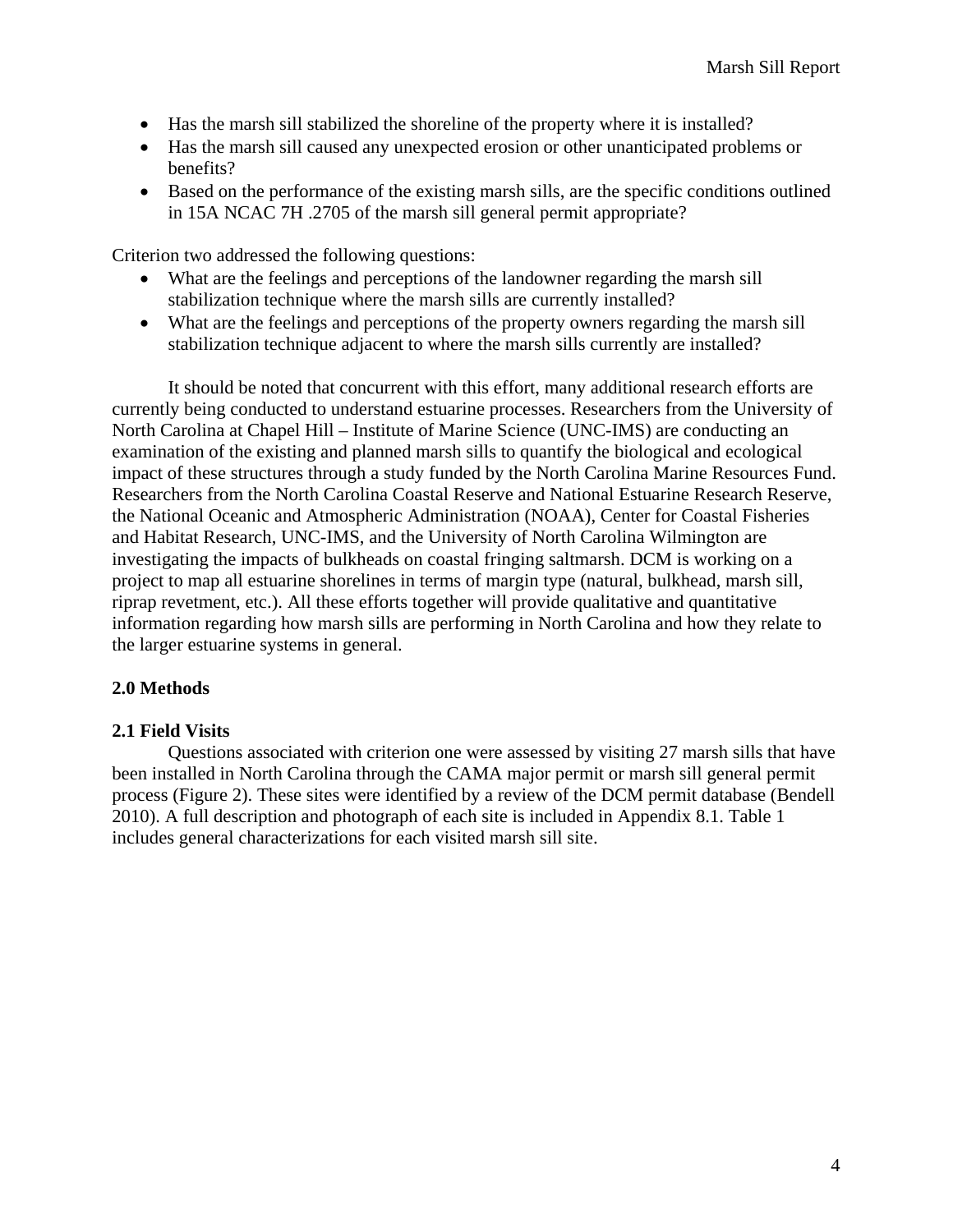

# **Figure 2: Locations of marsh sills visited during the study. Marsh sill locations are marked by red dots. Note that some points represent more than one marsh sill.**

At each marsh sill visited, representatives from the agencies and organizations listed in Table 2 visually evaluated the condition of the marsh sill structure, the property where the sill is located, and the adjacent properties. Qualitative evaluations were conducted through the use of a field data sheet containing a list of questions designed to assess marsh sills in four areas: navigation, rock and fill; erosion control and impacts; wetlands habitats and tidal flow; and other (Appendix 8.1). The site visits were conducted during June, July and August 2010. The site visits typically occurred at low tide so that more of the structure could be observed; however a few sites were also visited at high tide to ensure no major discrepancies in observer responses occurred due to differences in the tide state. Permission was obtained from all property owners to access the marsh sills.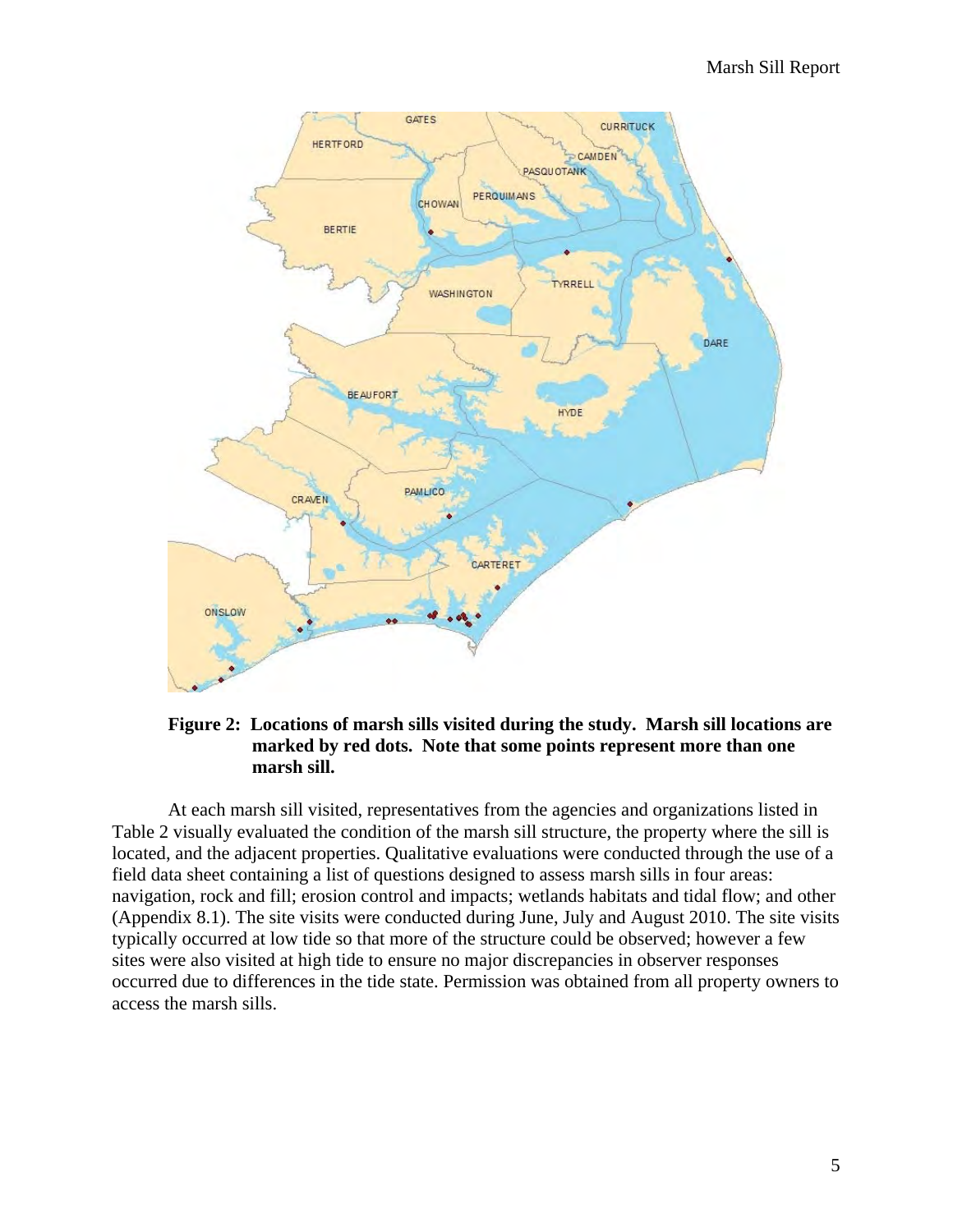| Site           | Permit#                                                                                       | Permit Type | County   | Waterbody           | Year Permitted | Mound<br>Material  | Length $(ft)$   |
|----------------|-----------------------------------------------------------------------------------------------|-------------|----------|---------------------|----------------|--------------------|-----------------|
| $\mathbf{1}$   | 42-00-03                                                                                      | Major       | Carteret | Core Sound          | $6 - 2000$     | Rock               | 90              |
| $\overline{2}$ | 39-01                                                                                         | Major       | Carteret | Gallant's Channel   | $4 - 2001$     | Rock               | 315             |
| 3              | 13-02                                                                                         | Major       | Carteret | Gallant's Channel   | 1-2002         | Rock               | 300             |
| $\overline{4}$ | 42-00-05                                                                                      | Major       | Carteret | <b>Bogue Sound</b>  | 2-2002         | Rock               | 400             |
| $\overline{5}$ | 42-00-06                                                                                      | Major       | Carteret | <b>Bogue Sound</b>  | 5-2002         | Rock               | 450             |
| 6              | 42-00-08                                                                                      | Major       | Carteret | Straights           | 3-2004         | Rock               | 410             |
| $\overline{7}$ | $42 - 00 - 10$                                                                                | Major       | Carteret | North River         | 7-2004         | Rock               | 456             |
| $\,8\,$        | $20 - 05$                                                                                     | Major       | Carteret | <b>Oyster Creek</b> | 2-2005         | Rock               | 258             |
| 9              | 45794C                                                                                        | General     | Carteret | Straights           | 7-2006         | Rock               | $\overline{95}$ |
| 10             | 142-06                                                                                        | Major       | Carteret | Newport River       | 8-2006         | Rock               | 230             |
| $11*$          | 48144C                                                                                        | General     | Carteret | <b>Back Sound</b>   | 3-2007         | Rock               | 105             |
| and            | 48145C                                                                                        |             |          |                     | 3-2007         |                    | $204*$<br>99    |
| $12*$          | 50129C                                                                                        |             |          |                     | 2-2008         |                    | 52              |
|                | 50168C                                                                                        |             |          |                     | 2-2008         |                    | $>170*$<br>12   |
|                | 50130C                                                                                        |             |          |                     | 2-2009         |                    | 106_            |
| 13             | 131-07                                                                                        | Major       | Carteret | North River         | 8-2007         | Rock               | 282             |
| 14             | 49808C                                                                                        | General     | Carteret | <b>Back Sound</b>   | 2-2008         | Rock               | 180             |
| 15             | $15-08$                                                                                       | Major       | Carteret | North River         | 2-2008         | Rock               | ~1000           |
| 16             | 42-00-09                                                                                      | Major       | Chowan   | Chowan River        | 5-2004         | Rock               | 450             |
| 17             | 42-00-04                                                                                      | Major       | Craven   | Neuse River         | 8-2000         | Rock               | 176             |
| 18             | 36-09                                                                                         | Major       | Dare     | Roanoke Sound       | 3-2009         | <b>Oyster Bags</b> | 425             |
| 19             | 46565B                                                                                        | General     | Hyde     | Pamlico Sound       | 10-2006        | Rock               | 225             |
| 20             | 42-00-02                                                                                      | Major       | Onslow   | White Oak River     | 6-2000         | Rock               | 285             |
| 21             | 28-05 Rock                                                                                    | Major       | Onslow   | <b>Stump Sound</b>  | 2-2005         | Rock               | 550             |
| 22             | 28-05 Oyster                                                                                  | Major       | Onslow   | <b>Stump Sound</b>  | 2-2005         | <b>Oyster Bag</b>  | 150             |
| 23             | 47575D                                                                                        | General     | Onslow   | Chadwick Bay        | 5-2007         | <b>Broken</b>      | 100             |
|                |                                                                                               |             |          |                     |                | Cement             |                 |
| 24             | 47-09                                                                                         | Major       | Onslow   | White Oak River     | 4-2009         | <b>Oyster Bags</b> | 400             |
| 25             | 50-03                                                                                         | Major       | Pamlico  | Neuse River         | 4-2003         | Rock               | 653             |
| 26             | $42 - 00 - 11$                                                                                | Major       | Onslow   | <b>Stump Sound</b>  | 10-2005        | Rock               | 62              |
| 27             | 42-00-07                                                                                      | Major       | Tyrrell  | Albemarle Sound     | $1 - 2003$     | Rock               | 424             |
|                | * these were all permitted separately, but were constructed as indicated into two structures. |             |          |                     |                |                    |                 |

**Table 1: Characteristics of Visited Marsh Sills.** 

**Table 2: Participating organizations.** 

| U.S. Army Corps of Engineers                | N.C. Division of Coastal Management           |
|---------------------------------------------|-----------------------------------------------|
| N.C. Division of Marine Fisheries           | N.C. Division of Water Quality                |
| N.C. Coastal Federation                     | N.C. Wildlife Resources Commission            |
| University of North Carolina at Chapel Hill | <b>NOAA-National Marine Fisheries Service</b> |
| N.C. Sea Grant                              | <b>NOAA-National Ocean Service</b>            |

Information from each organization's field datasheets were compiled by DCM staff into one summary sheet for each marsh sill project that contains the comments of all the representatives that visited that site. These summary sheets are included as Appendix 8.1 of this report. The results of the closed-ended questions from the summary sheets were tabulated into an excel spreadsheet. Closed-ended questions are defined as ones with specific yes or no answers. Open-ended questions are defined as those which did not have a specific yes or no answer. These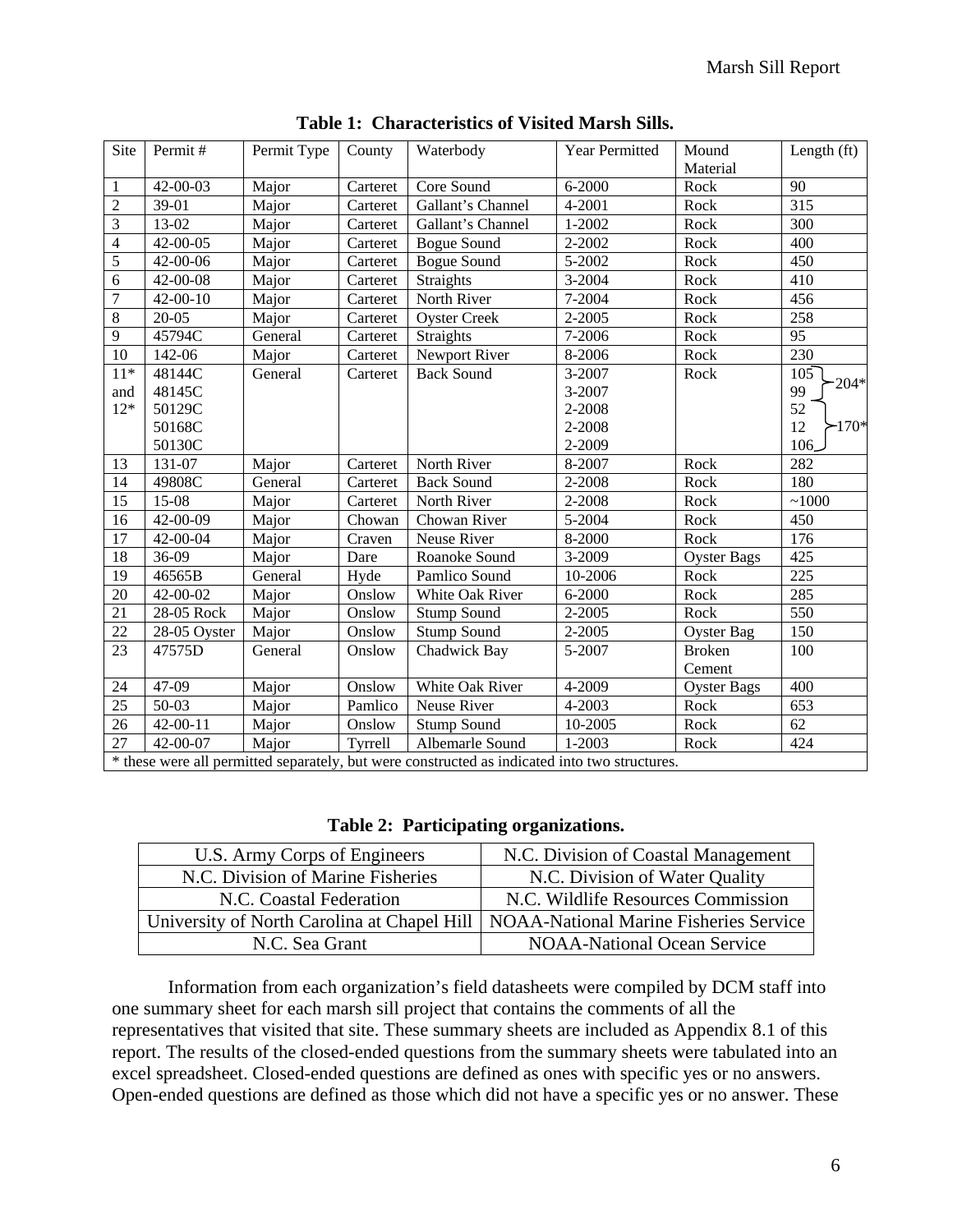questions provided an open space in which respondents could write in whatever response they thought suitable.

 The participating representatives from the U.S. Army Corps of Engineers (USACE) were not able to provide DCM with their field datasheets due to internal agency considerations. However, USACE personnel did visit the marsh sills with the rest of the assessment team and provided DCM with a summary letter of the USACE comments and concerns. In addition to their field datasheets, the following agencies/organizations provided DCM with summary letters: the N.C. Division of Marine Fisheries (DMF); the N.C. Division of Water Quality (DWQ); the N.C. Wildlife Resources Commission (WRC); and the N.C. Coastal Federation. These letters are included in this report as Appendix 8.2.

# **2.2 Property Owner Surveys:**

 Questions associated with criterion two were assessed through the use of property owner and adjacent property owner surveys. Surveys were provided to all owners of the properties visited as part of this project. Surveys were also provided to the property owners immediately adjacent to the visited properties. The surveys were designed to assess the feelings and perceptions of both the property and adjacent property owners regarding the use of marsh sills. Surveys were administered through several methods including, in person, via email, via U.S. mail, and via the online survey provider surveymonkey.com. Returned surveys were compiled and analyzed for common themes. The returned surveys, with identifiable information removed, are included as Appendix 8.3.

#### **3.0 Results:**

 The tabulated results from the field assessment team's responses to closed-ended questions are provided in Table 3. The numbers presented are the percentage for each response after pooling the data from the 27 visited marsh sills. These numbers do not represent the percentage of sill sites visited as there were multiple answers for each question at each site. The answers to the open-ended questions of the field datasheet (questions 3, 5, 7, 8, 10, 12, 18, 20, 22, 23, 33, 35, 36, 40, 41, 42, 45, and 48) were too lengthy to include in the text of this section. These data are located in Appendix 8.1 within the summary datasheets for each visited project. Responses from both the open and closed-ended questions were used to develop the project findings.

DCM had a 90 percent response rate for the homeowner surveys, and a 47 percent response rate for the adjacent property owner surveys. Tables 4 and 5 provide the responses to these two surveys respectively. The "provided responses to other" column for both Tables 4 and 5 represent all responses received for each question. Additional open-ended written comments were also provided by most survey respondents. These responses were too lengthy to include in this section. These data are located in Appendix 8.3 under question 9 for the property owner survey, and question 10 for the adjacent property owner survey.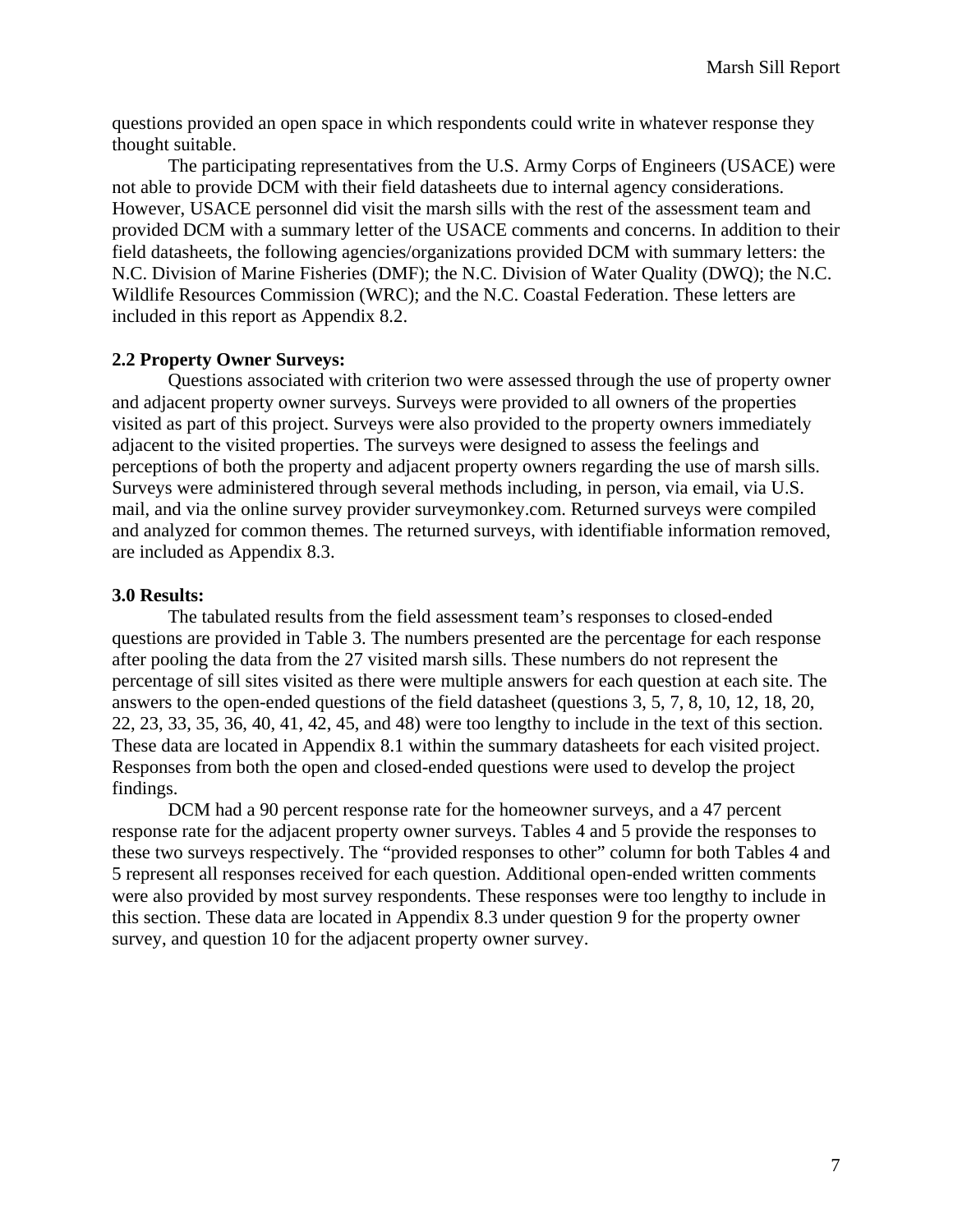|                | <b>Question</b>                                                                                         | Yes          | N <sub>0</sub>        | <b>Unsure</b>       | N/A           |
|----------------|---------------------------------------------------------------------------------------------------------|--------------|-----------------------|---------------------|---------------|
|                | Based upon the placement of the structure and your                                                      |              |                       |                     |               |
| $\mathbf{1}$   | observations, has navigation of the adjacent waterbody been<br>impacted by this structure?              | 1%           | 93%                   | 5%                  |               |
|                | Do you think the overall benefit of the marsh created                                                   |              |                       |                     |               |
| $\overline{2}$ | outweighs the initial impacts/changes due to the placement                                              | 64%          | 5%                    | 31%                 |               |
|                | of rock on shallow water habitats?                                                                      |              |                       |                     |               |
|                | Does the overall benefit of the marsh created outweigh the                                              |              |                       |                     |               |
| $\overline{4}$ | initial impacts/changes from the fill used to create proper                                             | 34%          | 4%                    | 29%                 | 34%           |
|                | grade and depths?                                                                                       |              |                       |                     |               |
| 6              | Is the grade behind the sill still gently sloping?                                                      | 78%          | 9%                    | 13%                 |               |
| 9              | Is there evidence of erosion on this property?                                                          | 26%          | 61%                   | 13%                 |               |
| 11             | Is erosion occurring on the adjacent properties?                                                        | 31%          | 46%                   | 23%                 |               |
| 13             | Is there a distinct shoreline offset between this property and<br>the adjacent properties?              | 37%          | 50%                   | 13%                 |               |
| 14             | Has the sill created new uplands behind it?                                                             | 16%          | 64%                   | 20%                 |               |
| 15             | Was the placement of the sill appropriate?                                                              | 61%          | 15%                   | 24%                 |               |
|                |                                                                                                         | Too far      | Too close             | <b>Other</b>        |               |
| 16             | If you answered "No", please check the appropriate box.                                                 | 12%          | 81%                   | 7%                  |               |
|                |                                                                                                         | Yes          | N <sub>0</sub>        | <b>Unsure</b>       |               |
| 17             | Are other non-erosional impacts (positive and negative)                                                 | 38%          | 24%                   | 38%                 |               |
|                | observable on this property due to the installation of the sill?                                        |              |                       |                     |               |
|                | Are other non-erosional impacts (positive and negative)                                                 |              |                       |                     |               |
| 19             | observable on the adjacent properties due to the installation                                           | 2%           | 48%                   | 50%                 |               |
| 21             | of the sill?                                                                                            | 3%           | 89%                   | 8%                  |               |
| 24             | Is the structure damaged in any way?<br>Are both high and low marsh plant species present?              | 80%          | 14%                   | 7%                  |               |
|                |                                                                                                         | <b>Dense</b> | Patchy                | <b>Other</b>        |               |
|                | Does the marsh behind the sill appear continuous and dense,                                             |              |                       |                     |               |
| 25             | or patchy?                                                                                              | 73%          | 19%                   | 8%                  |               |
|                |                                                                                                         | Yes          | N <sub>0</sub>        | <b>Unsure</b>       |               |
| 26             | Has there been any noticeable sediment accumulation                                                     | 41%          | 26%                   | 32%                 |               |
|                | landward of the sill?                                                                                   |              |                       |                     |               |
| 27             | Are upland species colonizing the area behind the sill?                                                 | 37%          | 44%                   | 19%                 |               |
| 28             | Is there evidence that the upper marsh area is mowed?                                                   | 6%           | 91%                   | 3%                  |               |
| 29             | Has the marsh grown waterward completely against the sill?                                              | 63%          | 33%                   | 3%                  |               |
|                |                                                                                                         | Landward     | Waterward             | <b>Neither</b>      | <b>Unsure</b> |
|                | 30   Is SAV present landward or waterward of the sill?                                                  | 1%           | 40%                   | 29%                 | 30%           |
| 31             | Are oysters present on or around the sill?                                                              | Yes<br>75%   | N <sub>0</sub><br>19% | <b>Unsure</b><br>6% |               |
| 32             | Is macroalgae present on or around the sill?                                                            | 57%          | 25%                   | 18%                 |               |
|                | Is there evidence of water passage through the sill and the                                             |              |                       |                     |               |
| 34             | ability for fish ingress and egress?                                                                    | 66%          | 22%                   | 12%                 |               |
| 37             | Is there a noticeable wrack line landward of the sill?                                                  | 58%          | 34%                   | 8%                  |               |
| 38             | Is there noticeable trash in and around the sill area?                                                  | 22%          | 76%                   | 2%                  |               |
| 39             | Are there any noticeable issues with the water quality?                                                 | 6%           | 77%                   | 17%                 |               |
| 43             | Do you think this sill is functioning as intended?                                                      | 83%          | 2%                    | 15%                 |               |
| 44             | Do you think a different structure would have                                                           | 17%          | 45%                   | 38%                 |               |
|                | performed/functioned better in this location?                                                           |              |                       |                     |               |
| 46             | Overall, do you think the wetland creation portion of the                                               | 75%          | 5%                    | 20%                 |               |
|                | project has been successful?                                                                            |              |                       |                     |               |
| 47             | Do you think this structure will continue to function into the<br>future given expected sea level rise? | 51%          | 10%                   | 40%                 |               |
|                |                                                                                                         |              |                       |                     |               |

**Table 3: Tabulated field team responses for all visited marsh sills.**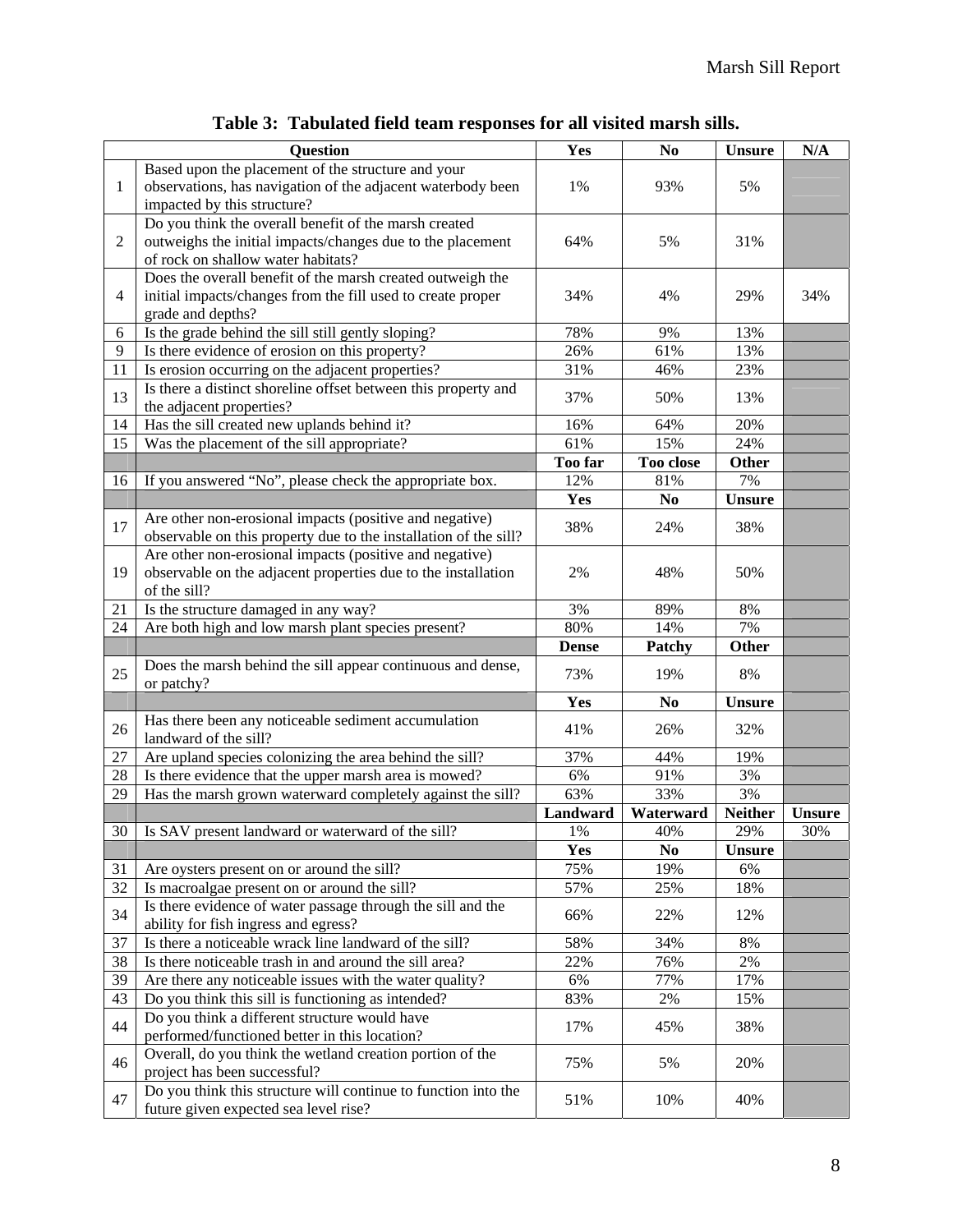| <b>Question</b> |                                                                                                                                  | <b>Response</b>                                                                                                                                                                                                                                                                                                                                                                  | <b>Provided Responses to Other</b>                                                                                                                                                                                                                                                                                                                                                                                                                                                                                         |
|-----------------|----------------------------------------------------------------------------------------------------------------------------------|----------------------------------------------------------------------------------------------------------------------------------------------------------------------------------------------------------------------------------------------------------------------------------------------------------------------------------------------------------------------------------|----------------------------------------------------------------------------------------------------------------------------------------------------------------------------------------------------------------------------------------------------------------------------------------------------------------------------------------------------------------------------------------------------------------------------------------------------------------------------------------------------------------------------|
| $\mathbf{1}$    | Did you install the marsh<br>sill or was it present when<br>you bought your property?                                            | • 89%, Yes, I installed sill.<br>11%, No, it was already present.<br>$\bullet$                                                                                                                                                                                                                                                                                                   |                                                                                                                                                                                                                                                                                                                                                                                                                                                                                                                            |
| $\overline{2}$  | What two factors most<br>influenced your decision to<br>install a marsh sill?                                                    | 5%, Cost<br>$\bullet$<br>29%, Maintain the environmental<br>$\bullet$<br>integrity of my property.<br>43%, Protect my property from<br>$\bullet$<br>future erosion.<br>0%, Having a structure like my<br>٠<br>neighbor's.<br>10%, Wanted something besides a<br>٠<br>bulkhead.<br>7%, Aesthetics.<br>٠<br>7%, Other.<br>$\bullet$                                                | • Put marsh sill in because neighbor<br>put one in and felt I had to follow<br>suite as a defense to protect my<br>property from erosion.<br>Hopefully enhancing water quality.<br>Marsh sill put in because was a<br>requirement placed on our CAMA<br>major permit application by<br>National Marine Fisheries.                                                                                                                                                                                                          |
| 3               | Did the presence of the<br>marsh sill impact your<br>decision to buy this<br>property?                                           | 5%, Increased my desire (to buy).<br>$\bullet$<br>5%, Decreased my desire (to buy).<br>$\bullet$<br>90% N/A, I installed the sill.<br>$\bullet$                                                                                                                                                                                                                                  |                                                                                                                                                                                                                                                                                                                                                                                                                                                                                                                            |
| $\overline{4}$  | Are you happy with the<br>performance of the marsh<br>sill?                                                                      | 95%, Yes.<br>$\bullet$<br>5%, No.<br>$\bullet$                                                                                                                                                                                                                                                                                                                                   |                                                                                                                                                                                                                                                                                                                                                                                                                                                                                                                            |
| 5               | Has your marsh sill had any<br>impacts to your property?                                                                         | 84%, Increased my marsh.<br>$\bullet$<br>0%, Decreased my marsh.<br>11%, Had no impacts.<br>$\bullet$<br>5%, Caused erosion.<br>$\bullet$<br>16%, Caused accretion.<br>$\bullet$<br>11%, Degraded my viewscape.<br>$\bullet$<br>32%, Enhanced my viewscape.<br>$\bullet$<br>$\bullet$ 26%, Other.<br>Overall:<br>86%, positive responses<br>$\bullet$<br>14%, negative responses | Trash collection (behind sill).<br>Hopefully will cause accretion.<br>• Caused some erosion by beach,<br>marsh area essentially unchanged<br>since installation.<br>Provided additional habitat for<br>wildlife.<br>Halted erosion.                                                                                                                                                                                                                                                                                        |
| 6               | Has your marsh sill ever had<br>to be repaired? If so, how?                                                                      | • $11\%,$ Yes.<br>89%, No.<br>$\bullet$                                                                                                                                                                                                                                                                                                                                          | • 50% of marsh had to be replanted in<br>second year.<br>Lost vegetation in Veteran's Day<br>storm of 2010.                                                                                                                                                                                                                                                                                                                                                                                                                |
| 7               | Do you think your marsh<br>sill has had any impacts<br>(good and bad) on your<br>neighbor's property? If yes,<br>what were they? | 58%, Good impact.<br>٠<br>0%, Bad impact.<br>$\bullet$<br>42%, No impact.<br>$\bullet$                                                                                                                                                                                                                                                                                           | Increased their marsh grass.<br>٠<br>Made their bulkhead look awful.<br>Increase of neighbor's marsh and<br>$\bullet$<br>visual aesthetics.<br>Enabled neighbor's added fill to<br>$\bullet$<br>remain in place and not wash away.<br>Helped protect their shoreline.<br>Fisheries enhancement.<br>Maintained neighbor's beach<br>$\bullet$<br>areaadded some sand.<br>Reduced neighbor's erosion.<br>Slowed neighbor's erosion.<br>Helped to slow neighbor's erosion.<br>Convinced neighbor to install sill.<br>$\bullet$ |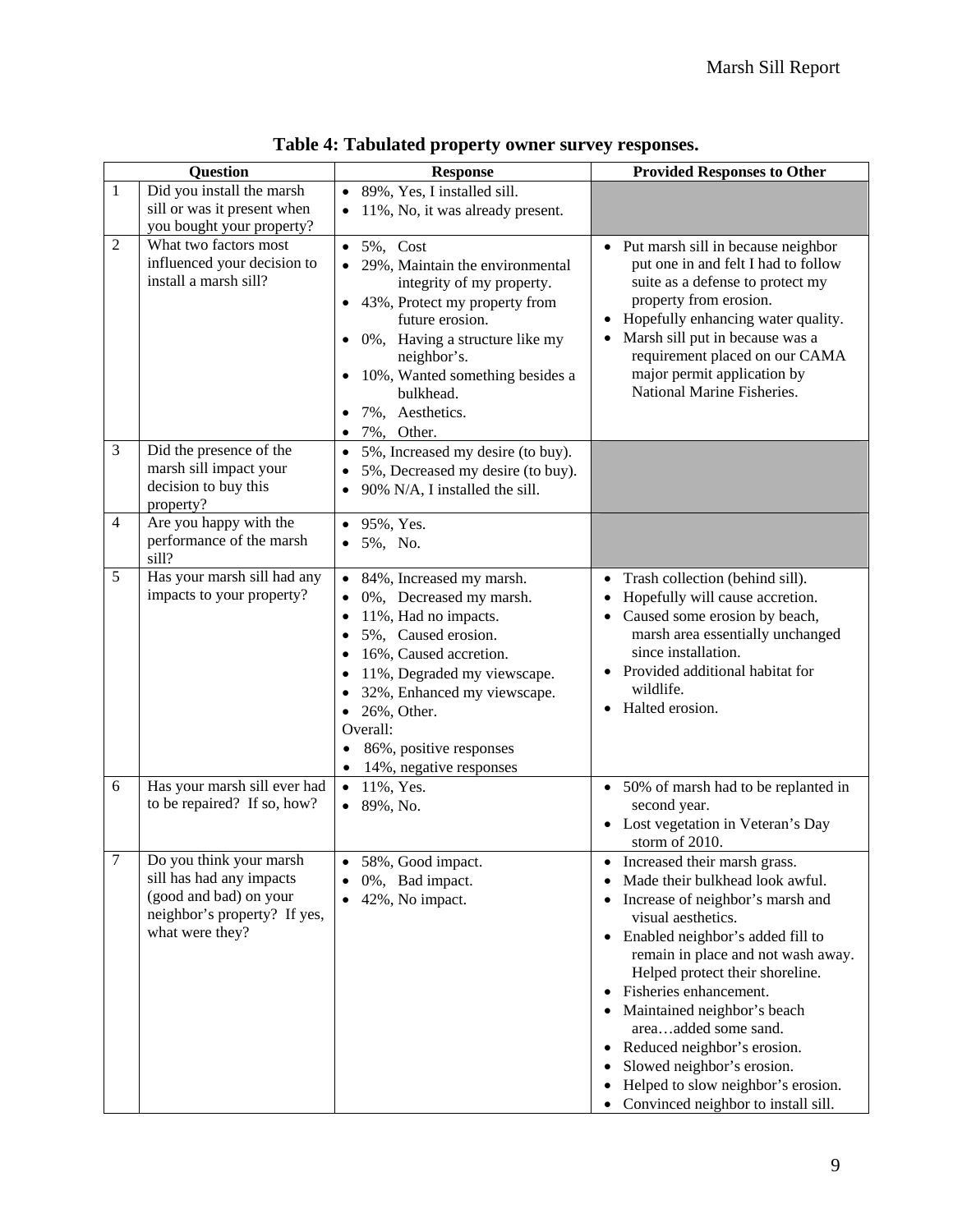| <b>Question</b> |                                                                                                      | <b>Response</b>                                                                                                                                                                                                                                                                 | <b>Provided Responses to Other</b>                                                                                                                                                                                                                                                                                                                                                                                                                                                                                                |
|-----------------|------------------------------------------------------------------------------------------------------|---------------------------------------------------------------------------------------------------------------------------------------------------------------------------------------------------------------------------------------------------------------------------------|-----------------------------------------------------------------------------------------------------------------------------------------------------------------------------------------------------------------------------------------------------------------------------------------------------------------------------------------------------------------------------------------------------------------------------------------------------------------------------------------------------------------------------------|
| $\mathbf{1}$    | Was your neighbor's marsh<br>sill present when you<br>bought your property?                          | 27%, Yes.<br>73%, No.                                                                                                                                                                                                                                                           |                                                                                                                                                                                                                                                                                                                                                                                                                                                                                                                                   |
| $\overline{2}$  | Did the presence of your<br>neighbor's marsh sill impact<br>your decision to buy your<br>property?   | • 0%, Increased my desire (to<br>buy).<br>7%, Decreased my desire (to<br>buy).<br>20%, Had no impact on my<br>decision.<br>73% N/A, it was installed after I<br>purchased my property.                                                                                          |                                                                                                                                                                                                                                                                                                                                                                                                                                                                                                                                   |
| 3               | Has your neighbor's marsh<br>sill had any impacts to your<br>property?                               | • 20%, Increased my marsh.<br>13%, Decreased my marsh.<br>13%, Had no impacts.<br>33%, Caused erosion.<br>20%, Caused accretion.<br>27%, Degraded my viewscape.<br>20%, Enhanced my viewscape.<br>• 47%, Other.<br>• Overall 45% positive responses.<br>55% negative responses. | • Preserved bulkhead as good buffer, I<br>have a bulkhead too.<br>Nice to look at from water.<br>No access to beachfront to the west of<br>my property.<br>Washed sand out. Marsh use to be real<br>tall but now is short.<br>Caused boat ramp on my property to<br>٠<br>collapse. Clogged drainage pipe<br>from road. Decreased water access<br>by causing beach area to erode.<br>Added sand.<br>٠<br>A bulkhead would be more attractive.<br>٠<br>Dramatically changed my shoreline.<br>٠<br>• Increased my marsh.             |
| $\overline{4}$  | In your opinion, has your<br>neighbor's marsh sill done<br>its job? If no, Why?                      | • 73%, Yes.<br>27%, No.                                                                                                                                                                                                                                                         | Project was a failure.<br>$\bullet$<br>Yes, for them. Caused more impact<br>(erosion) on my beach.<br>Dramatically changed my shoreline.<br>$\bullet$                                                                                                                                                                                                                                                                                                                                                                             |
| 5<br>and<br>6   | Do you currently have a<br>shoreline protection<br>structure on your property?<br>If yes, which kind | 53%, Yes.<br>47%, No.                                                                                                                                                                                                                                                           | 3 responses of riprap revetment.<br>$\bullet$<br>1 response of marsh sill.<br>$\bullet$<br>2 responses of groin.<br>$\bullet$<br>5 responses of bulkhead.                                                                                                                                                                                                                                                                                                                                                                         |
| 7               | Would you consider<br>installing a marsh sill in the<br>future on your property?                     | 53%, Yes.<br>$\bullet$ 47%, No.                                                                                                                                                                                                                                                 | Caused horrible consequences for my<br>$\bullet$<br>property.<br>$\bullet$<br><i>Expletive</i> no.                                                                                                                                                                                                                                                                                                                                                                                                                                |
| 8               | What two factors most<br>influenced your answer to<br>question 7?                                    | • 47%, Maintain the environmental<br>integrity of my property.<br>• 47%, Protect my property from<br>future erosion.<br>13%, Ease of permitting.<br>13%, Cost of installation.<br>13%, Having a structure like my<br>neighbors.<br>40%, Aesthetics.<br>47%, Other.              | Success of other neighbor's sills.<br>$\bullet$<br>Hurricane damage.<br>$\bullet$<br>I want the property and water left as is.<br>$\bullet$<br>Ruined sea grasses/clam beds, clogged<br>$\bullet$<br>wetlands. Permit system is very poor<br>and allows failures to be installed.<br>Having natural beach areas.<br>$\bullet$<br>Having a nice sand beach to walk on.<br>$\bullet$<br>These things are awfully ugly and<br>create walking hazards and severely<br>limit access to water.<br>Prohibits usage of natural shoreline. |

**Table 5: Tabulated adjacent property owner survey responses.**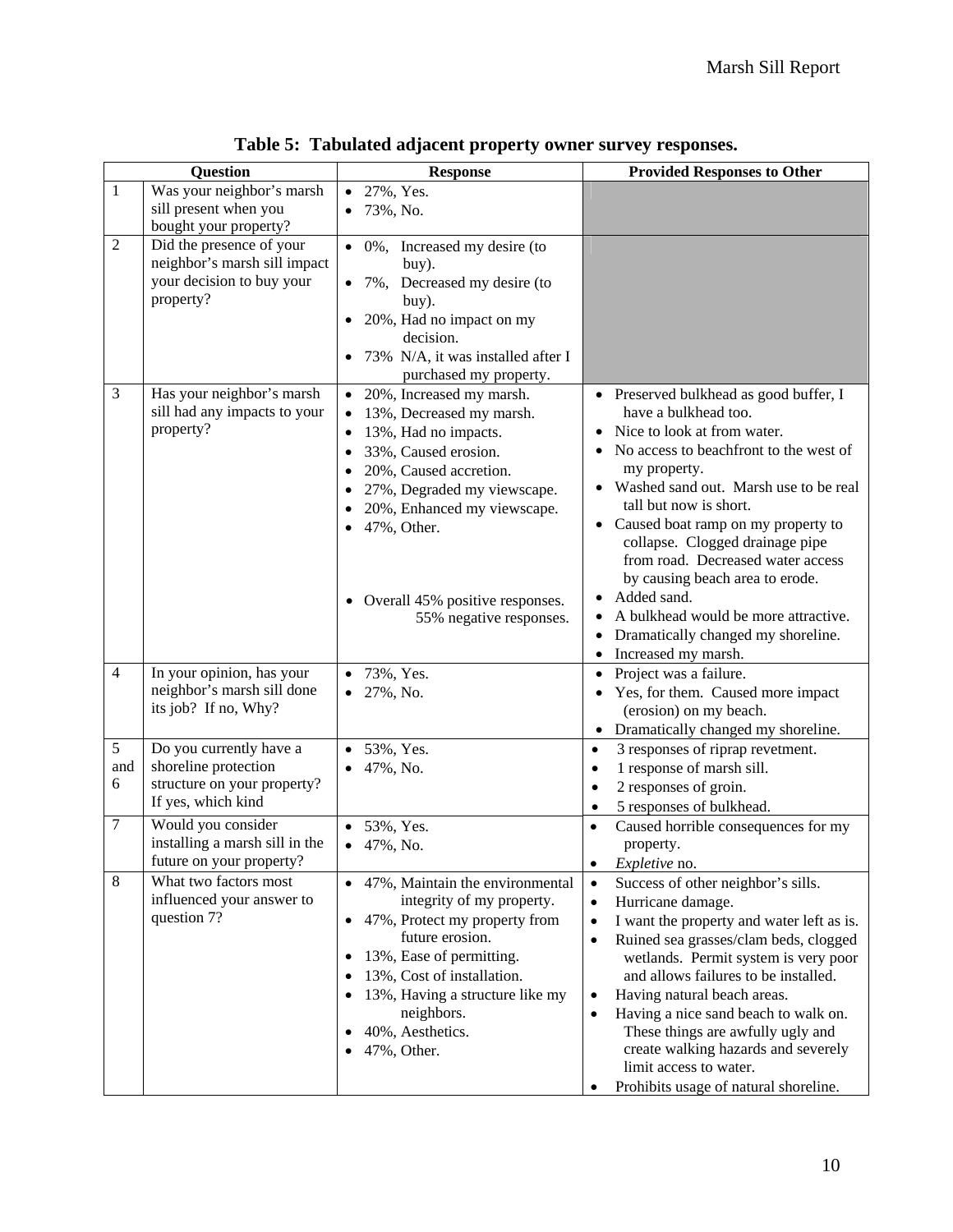#### **4.0 Findings**

#### • **4.1 Marsh sills were not found by the field team to present a hazard to navigation.**

This finding is based on answers to question 1 of the field data sheet (Table 3) and the agency letter from DMF. Ninety-three percent of the respondents said that navigation was not impacted by the sills that were visited as part of this project. Out of 214 total responses, only three times did a field team member consider the marsh sill to have an impact to navigation. One field team member thought that project 142-06 impacted navigation. Another thought that project 15-08 impacted navigation. Finally, one thought project 42-00-05 impacted navigation, but noted in a comment that this was only in regard to getting kayaks in and out of the water. The agency letter from DMF states: "DMF did not observe any of the sills causing any problems related to navigation…" (Appendix 8.2).

# • **4.2 Marsh sills were observed to provide erosion protection to the property upon which they were installed.**

This finding is based on the responses of the field team to questions 9, 21, and 43 of the field datasheet (Table 3), the agency letter from DMF, and the responses of the property owners to property owner survey questions 4, 5, and 6 (Table 4). The field team noted 61 percent of the time that erosion was not occurring on the properties protected by marsh sills. Of the remaining responses, 13 percent of the time the field team was unsure and 25 percent of the time evidence of erosion was observable (Table 3, question 9). However, this does not imply that erosion was actively occurring at seven (25% of 27) of the visited marsh sills. One limitation of this study was that it did not account for the temporal difference between when the marsh sills were installed. Some of the visited marsh sills were more than ten years old, while others were recently constructed. The field team was only afforded a one-time snapshot view of the marsh sills. As such, it was not possible for the field team to assess when the observed erosion evidence actually occurred. There was only one site where the field team unanimously agreed that evidence of erosion existed, at project 47-09, the Jones Island marsh sill site in Onslow County. This marsh sill is newly constructed and sits in front of a pre-existing high bank bluff (Figure 3). It was the presence and condition of this bluff that the field team noted as evidence of erosion (Appendix 8.1, page 120, question 10).

The team observed that 89 percent of the time the marsh sills that were visited were not damaged (Table 3, question 21). This suggests that erosion was not actively occurring on most of the visited marsh sills. If erosion was actively occurring, it seems likely the marsh sill would show some damage, especially in the marsh area (*e.g.*, scoured marsh). The field team response to question 43 also supports the finding that marsh sills were preventing erosion. The field team found that the marsh sills were functioning as designed 83 percent of the time. If active erosion was occurring at the visited properties this result would most likely be lower. The agency letter from DMF supports this finding as well. In their letter, DMF states that "at all sites, the sills appeared to be preventing erosion of the upland property…" and "Overall, the sills appeared to be functioning well in controlling erosion…" (Appendix 8.2).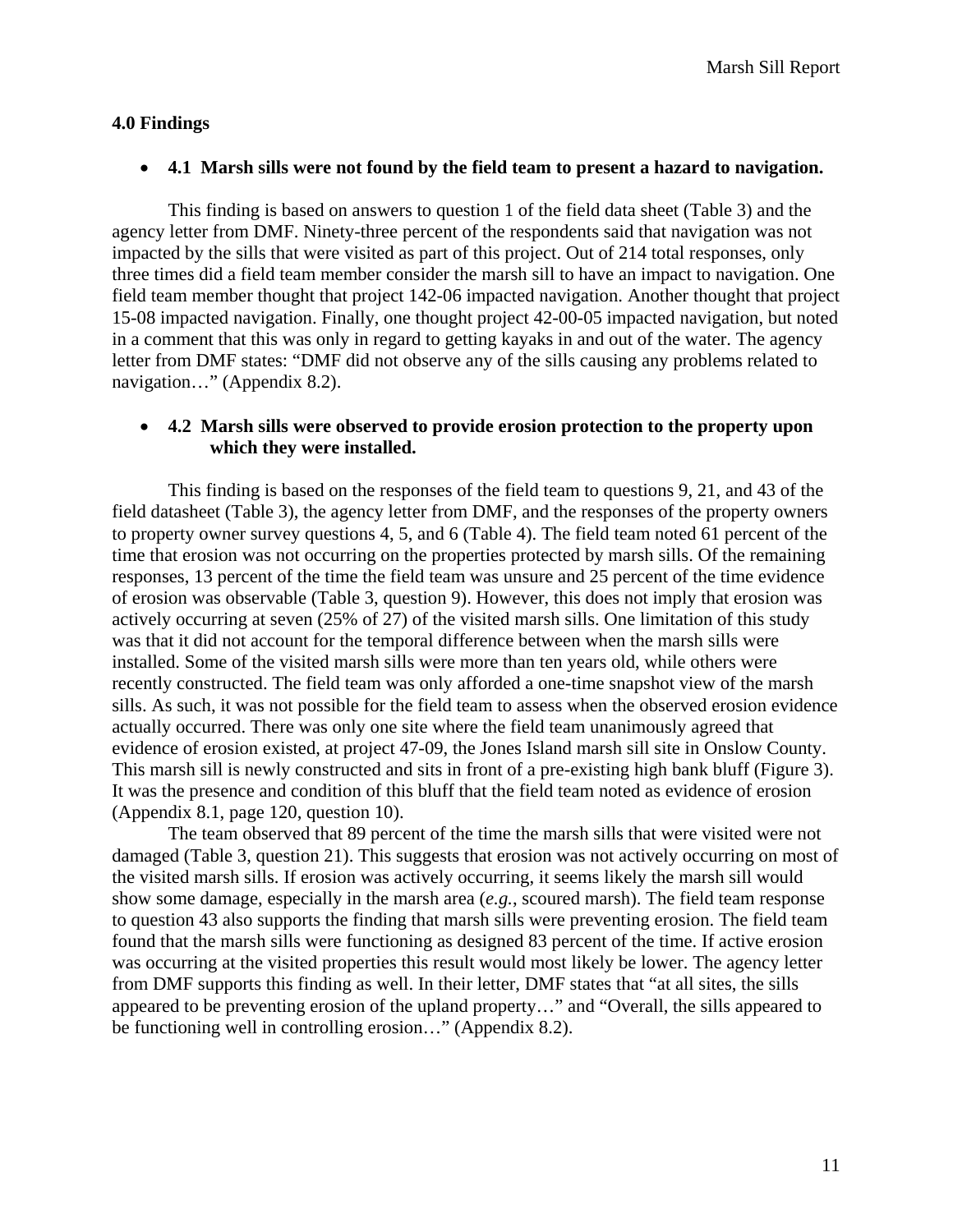

**Figure 3: Eroding high bank bluff with marsh plantings in front at Jones Island, Onslow County.**

 The property owners' survey data corroborate the field team findings. Ninety-five percent of the property owners were happy with the performance of their marsh sills (Table 4, question 4). Question 2 of the property owners' survey demonstrated that protection from erosion was the most important issue for property owners in deciding to utilize a marsh sill. Thus, one may conclude that if erosion was actively occurring, the property owners would not be happy with the performance of their marsh sills. Of the property owners surveyed, only one reported erosion that he attributed to his marsh sill (Table 4, questions 4 and 5). This individual went on to say in his open-ended comments that he was happy with the marsh sill and thought it was doing its job appropriately (Appendix 8.3). The property owners' survey data show that no repair was required to date at 89 percent of the visited marsh sills (Table 4, question 6). Eighty-four percent of the property owners reported an increase in their marsh coverage (Table 4, question 5). If erosion was actively occurring, it is not likely that marsh coverage would increase, or that the marsh sills would not have needed repairs. The viewpoints of the property owners relative to this issue are extremely valuable because the current property owners installed the marsh sill at 89 percent of the sites visited (Table 4, question 1). Thus, the property owners have observed the entire history of the sill from pre-construction conditions through post-construction performance, and are able to comment on erosion issues associated with the sill.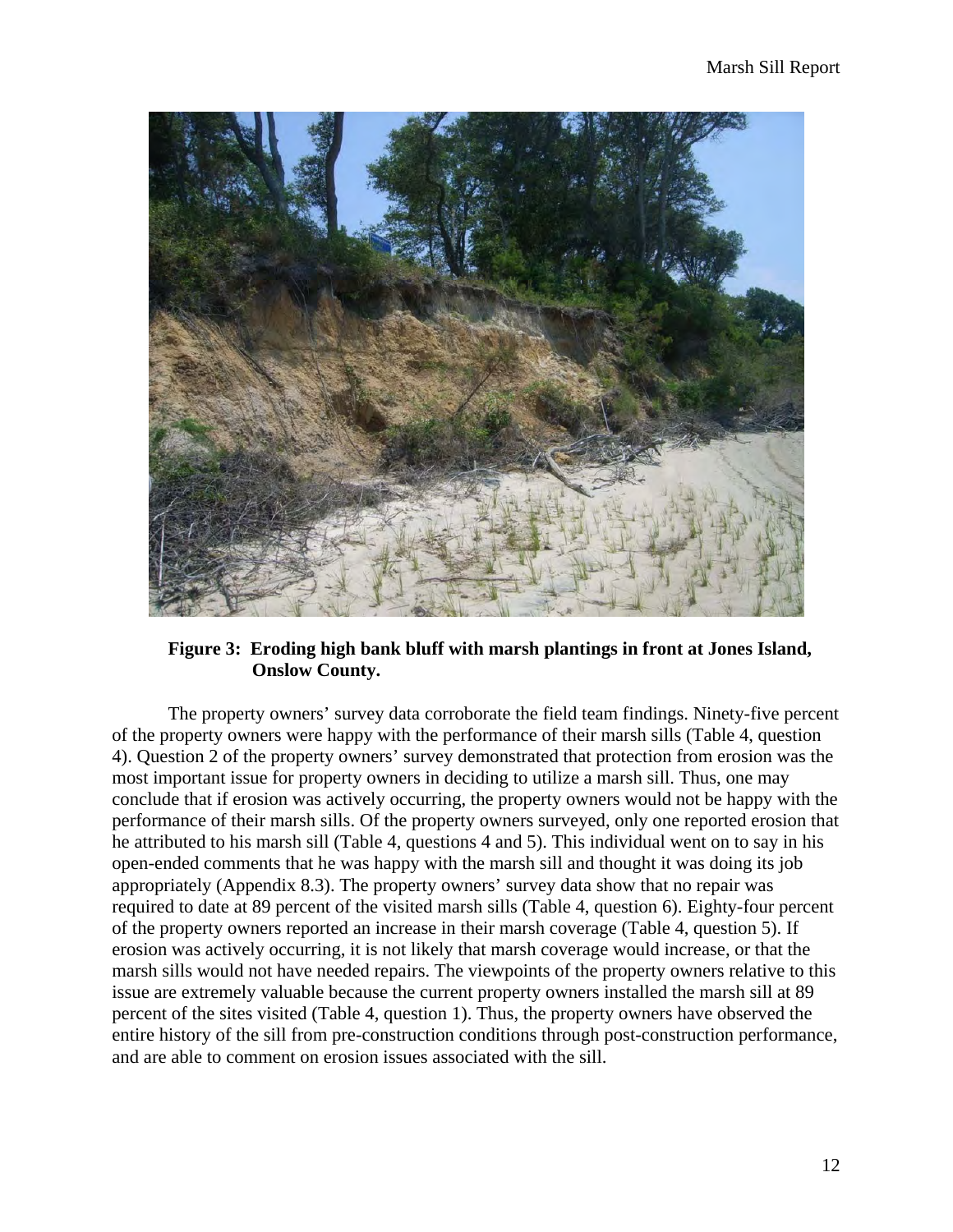#### • **4.3 Marsh sills were often built in combination with other structures.**

This finding is based on visual observation from the field visits. Of the 27 visited marsh sills, 12 of them (44 percent) were built in front of or attached to another type of shoreline stabilization. Most commonly observed were marsh sills built in front of bulkheads, or in combination with groins. Figure 4 shows examples of several marsh sills built in combination with other stabilization structures. The interaction of several shoreline stabilization structures operating synergistically is a much more complex situation compared to a marsh sill by itself. The design process and potentially the permitting for marsh sills must account for the potential interaction between two or more shoreline stabilization methods utilized at the same place and time.

# • **4.4 Marsh sills that utilized the gap or overlap design were observed to provide better water, fish, and other nekton access to the area behind the sill compared to ones utilizing the dropdown design.**

This finding is supported by the responses provided by the field team to question 34 (Table 3), and the open-ended questions 35 and 36 (Appendix 8.1). The agency letters from DMF and DWQ also document this finding. In general the field team responses indicated 66 percent of the time that water and fish ingress/egress was occurring at the visited marsh sills (Table 3, question 34). This finding is a little misleading as in several instances the field team commented that while water and fish ingress/egress was occurring, it needed to be improved (see Appendix 8.1, pages 67, 105, and 128, question 35 and 36 for examples). The dropdowns at many of the visited marsh sills were often found filled in with rocks that toppled down from the adjacent higher areas of the sill, partially blocked with oysters and/or retained sediment (Appendix 8.1). The agency letters from DMF and DWQ also address this finding. The DMF letter noted that "Dropdowns are more likely to trap fish, as well as sediment, behind the sill when the water level lowers. In addition, we observed oysters growing on the dropdowns which further obstructs water flow". The DWQ letter also noted that, "In instances where the step-down (dropdown) was at or close to the elevation of the surrounding bottom, oysters would grow and fill the void and would come close to closing off the gap and impede the water flow." The sills that utilized a gap or overlap design did not have this problem. At these locations, the field team often reported very good water and fish access (see Appendix 8.1, pages 42 and 122, question 35). The agency letters from DMF and DWQ support this finding as well. In their letter, DMF stated that, "DMF believes that a break in the sill will usually provide more fish access than dropdowns...". In their letter, DWQ stated that, "During the site visits, this Office noted that the sill structures that had overlaps instead of drop downs functioned better." (Appendix 8.2)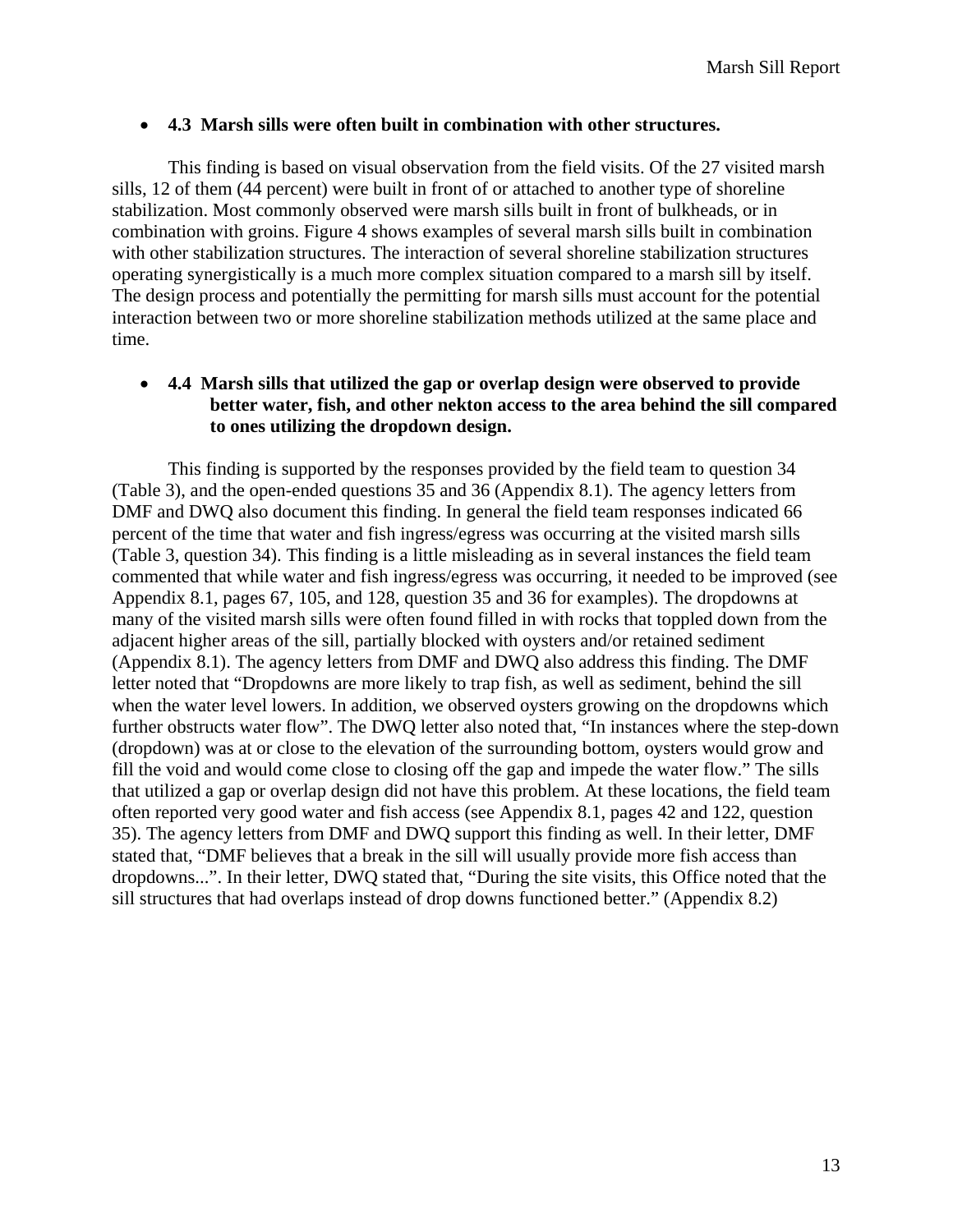

**Figure 4: Marsh sills built in combination with other stabilization structures. Panel A: marsh sill and groins; Panel B: marsh sill and groins in front of a bulkhead; Panel C: marsh sill built in front of a riprap revetment.**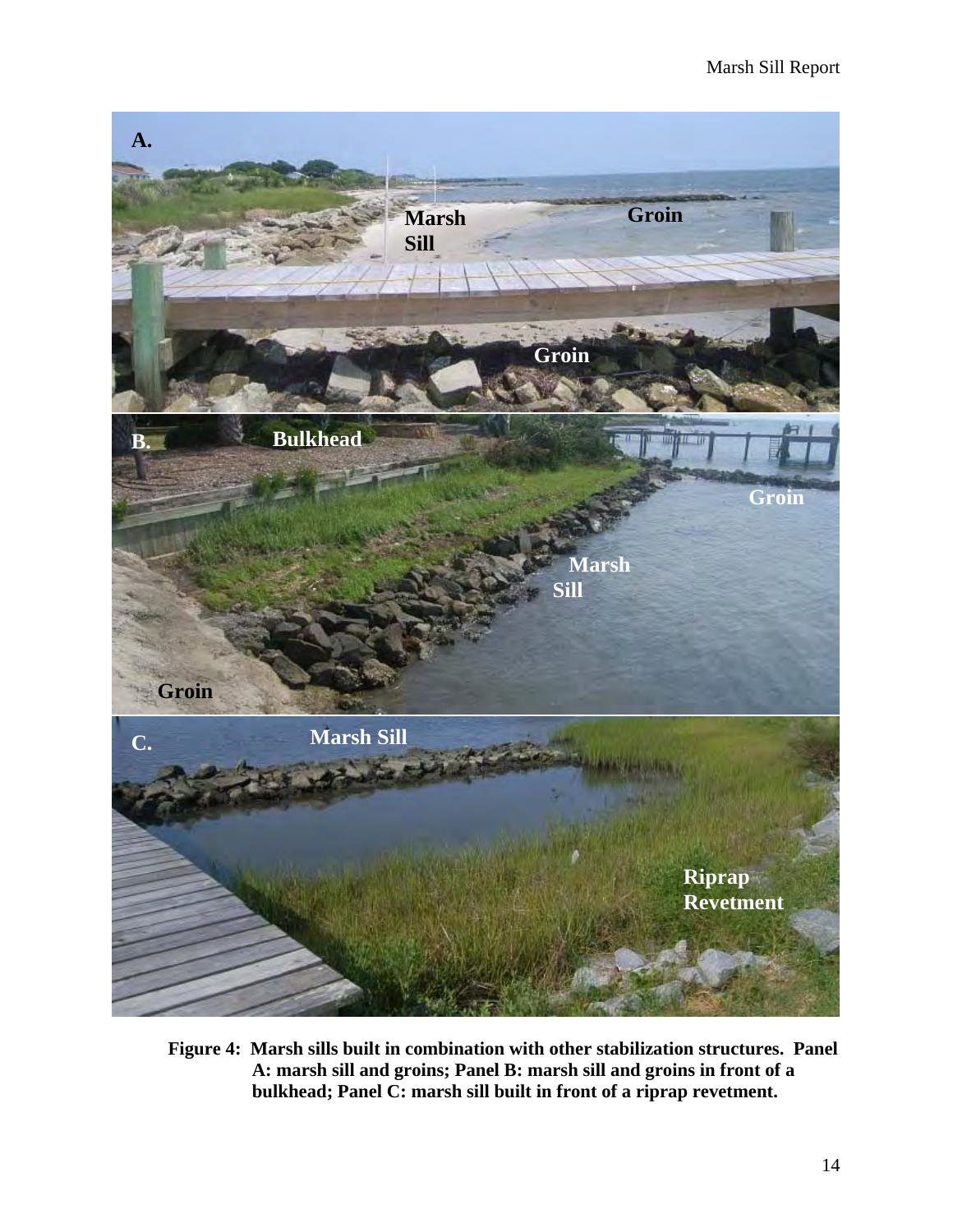# • **4.5 It was unclear whether marsh sills cause erosional impacts on adjacent property.**

This finding is supported by responses provided by the field team to question 11 (Table 3); the open-ended question 12 of the field datasheet (Appendix 8.1); the agency letter from DMF (Appendix 8.2); the responses of the property owners to survey question 7 (Table 4); and the responses of the adjacent property owners to survey question 3 (Table 5). Question 11 from Table 3 explicitly asked the field team to assess whether erosion was occurring on adjacent properties. There was no agreement among the responses. The field team reported "yes" 31 percent of the time, reported "no" 46 percent of the time, and was "unsure" for the remaining 23 percent. As noted above, the field team was only afforded a one-time snapshot view of the condition of the adjacent properties. As such, it was not possible for the field team to assess when the observed erosion evidence actually occurred. Consequently, the field team was not able to defensibly conclude that the erosion was caused by the installation of the marsh sill. In fact there was not a single site where all field team members unanimously concluded that evidence of erosion was present on a neighboring property. DMF concluded in their agency letter that, "No sill-associated erosion problems were observed at adjacent properties." (Appendix 8.2)

There were two site visits (permit 42-00-07 and permit 46565B) where all but one team member noted evidence of erosion on the adjacent property. In both cases, the field team member that did not agree with the others marked "unsure" on their questionnaire (Appendix 8.1 Page 137 and 93, Question 11). For the case of permit 42-00-07, the adjacent property contained a natural swamp forest with remnants of dead trees on the edge (Figure 5).



**Figure 5: Adjacent property to marsh sill project 42-00-07.**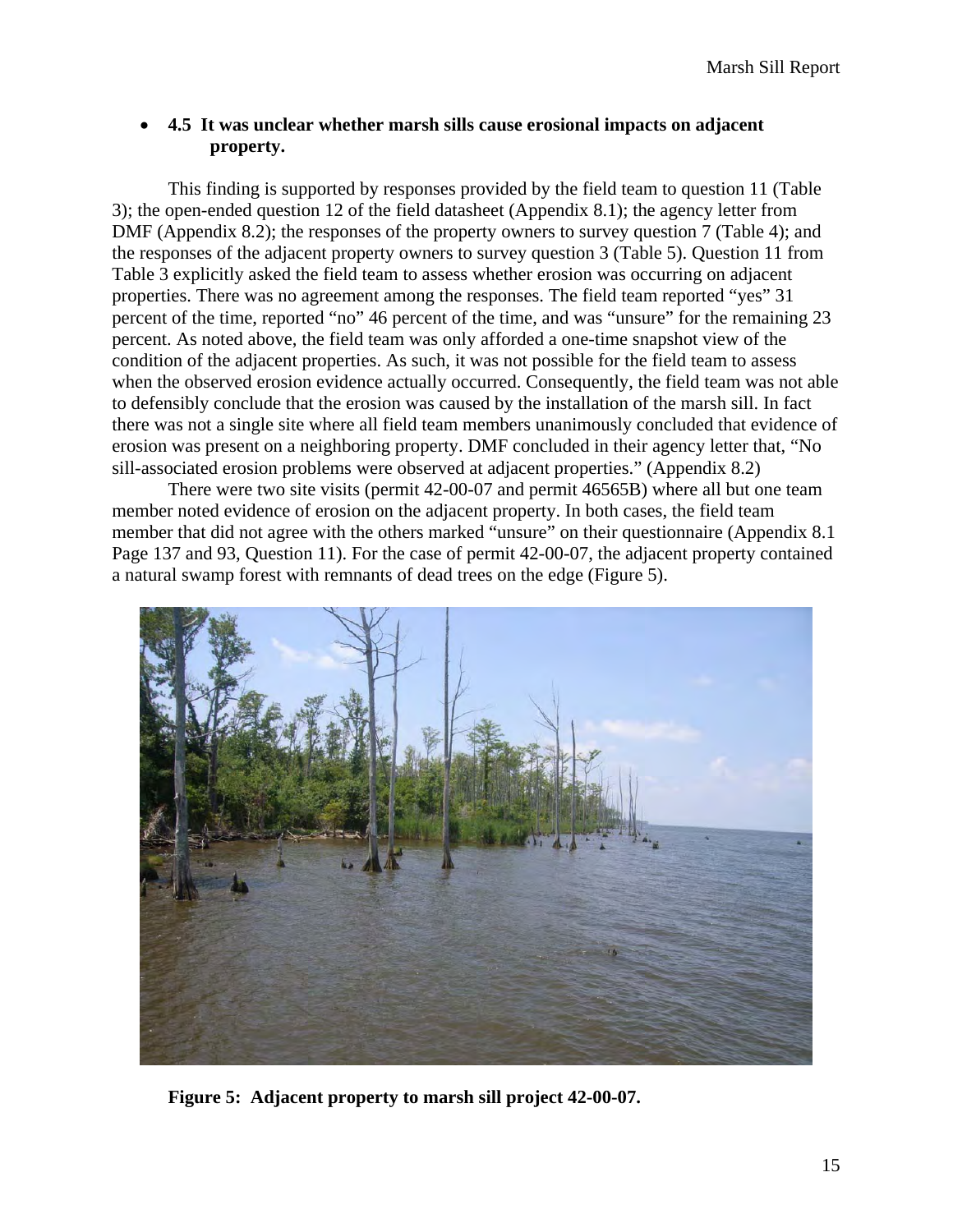It was the presence of these dead trees that most of the team members cited as the evidence of erosion (Appendix 8.1, page 137, question 12). This type of shoreline margin is a natural feature of the Albemarle Sound and was not caused due to the installation of the marsh sill.

 Several different areas of erosion on the adjacent properties were noted by the field team at site 46565B (Appendix 8.1, page 93, question 12). However, the field team was unsure if the erosion was being caused by the marsh sill or the two groins present at the site, as most of the erosion seemed to be occurring near where the marsh sill joined with the groins (Figure 6).



**Figure 6: Erosion on adjacent properties of project 46565B. Panel A shows a picture of the adjacent property to the north taken from the junction of the marsh sill and one of the two groins. The groin extends off picture to the left as indicated by the arrow. Panel B is taken from the adjoining property to the south and shows where the other groin joins the marsh sill. The red circles on both panels show the areas of erosion.**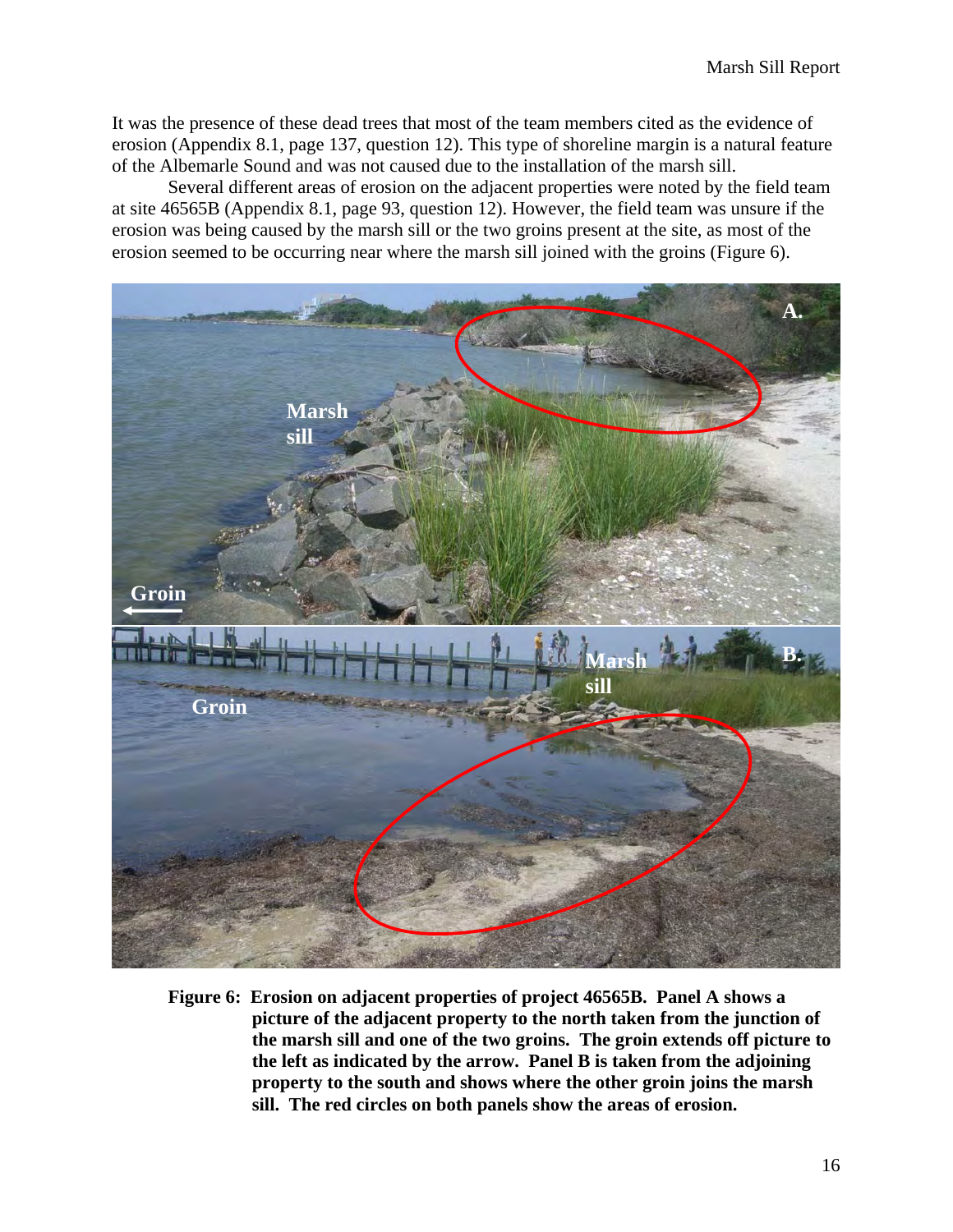The property owners unanimously reported in their survey that they did not consider their marsh sill was causing any detrimental impacts (including erosion) to their neighbors' properties (Table 4, question 7). In fact the property owners either thought their marsh sill had no impact to their neighbors' property (42%) or had beneficial impacts (58%) (Table 4, question 7).

The response of the adjacent property owners was not as easy to interpret. In question 3 of Table 5, which asked respondents to describe the impact their neighbor's marsh sill has had on their property, 45 percent of the responses were positive and 55 percent were negative. Of the negative responses, 34 percent directly cited erosional impacts. It is clear that some of the adjacent property owners sampled as part of this study believe that their property is experiencing erosion due to the presence of their neighbor's marsh sill. Seventy-three percent of the adjacent property owners that responded stated they owned their property before their neighbor's marsh sill was installed (Table 5, question 1). As such, they have been able to observe how their property has changed or not changed after their neighbor's marsh sill was installed. However, this historical perspective should be viewed with caution as direct cause and effect can not be solely based on observational evidence.

# • **4.6 After completion of the field aspects of this project, the resource agencies still prefer to review and comment on marsh sill permits on a case-by-case basis.**

This finding is supported by the agency letters from USACE, WRC, DWQ, and DMF. The overriding theme of the letters is that marsh sills are site specific structures that require caseby-case review by the resource agencies. To fully appreciate this theme, it is necessary to read the agency letters in their entirety (Appendix 8.2). The following excerpts from the agency letters validate this finding.

The USACE letter states:

"In our 2004 letter (enclosed), we identified 13 issues that require extensive review and which preclude the Corps from developing a more expedited permit process to authorize these projects. Those concerns have not been alleviated. The Corps continues to be concerned that it would not be in the best interest of the public to expedite the processing of a Department of the Army permit for activities that may individually and cumulatively result in significant impacts to the human environment."

WRC states in their letter:

"Although the NCWRC believes the use of marsh sills to stabilize shorelines can protect or even enhance habitat opportunities, we also strongly believe the success of these structures is very site specific."; "The coast of North Carolina is vastly variable. A design in one location may not serve well in another."; and, "Marsh sills and their success are very site specific and require adequate review by resource agencies to evaluate the design, the impacts, and the area where the sill is proposed."

DWQ states in their letter:

"This Office feels that each tidal regime and coastline needs to be evaluated as a case-by case situation."; "The sill evaluation project allowed this Office to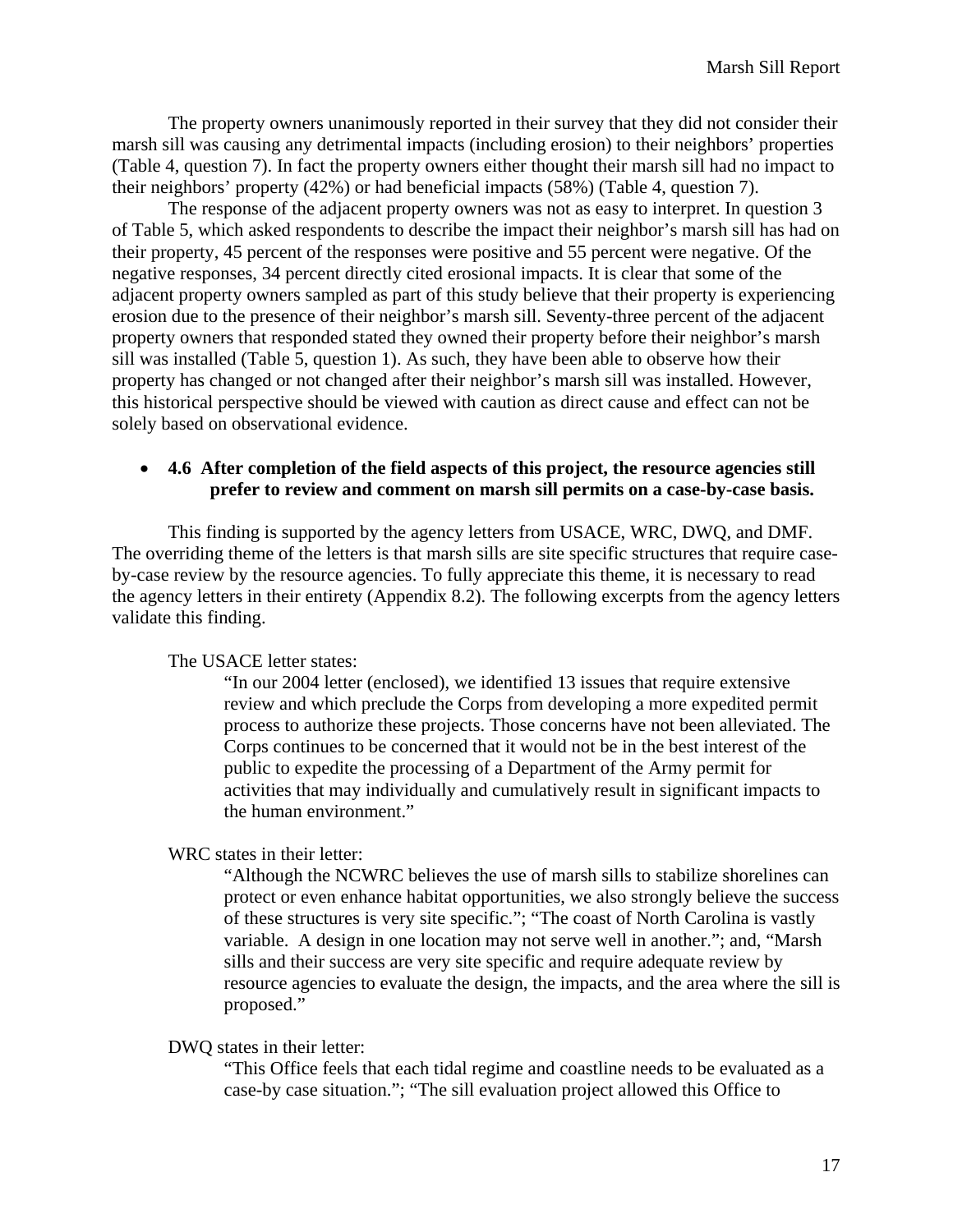recognize that sills should be very site specific and still needs to be evaluated on a case-by-case basis by the agencies."; and, "It was noted during the sill evaluation project that successful sill construction is site/shoreline specific."

DMF states in their letter:

"From our observations the, amount of erosive energy and substrate type at a site had a large effect on the success of marsh sills in providing habitat.", "Decisions about trade-offs should be made on a case-by-case basis and based on the location, resources in the areas, and habitat threats in that location.", and, "The DMF requests that the DCM continues to utilize the input of resource agency personnel to site and design shoreline stabilization structures."

#### • **4.7 The mound material used in the marsh sills is often colonized with oysters.**

This finding is supported by the field team responses to question 31 (Table 3), and the agency letter from the DMF (Appendix 8.2). Oysters were observed on the sill by the field team 75 percent of the time (Table 3, question 31). DMF notes in their agency letter that: "Sills may be promoting oyster growth by providing substrate. Oysters were found growing on 20 of the 25 sills observed and those without oysters were located in low salinities (two sills) or located with minimal exposure to water(three sills)."

### • **4.8 The marsh sills visited supported marsh grass and do not appear to be creating new uplands.**

 This finding is supported by the field team responses to questions 14, 24, 25, and 46 (Table 3) and the agency letter from DMF. The field team noted 73 percent of the time that the marsh appeared dense and healthy (Table 3, question 25). Furthermore 80 percent of the field team responses documented both high and low marsh species were present behind the sill (Table 3, question 24). Both of these findings indicate that the elevations behind the sills are appropriate and supportive of marsh growth. Seventy-five percent of the field team responses indicated that the created wetland portions of the visited marsh sills were successful (Table 3, question 46). The older a marsh sill, the longer period of time it has had to trap sediment and potentially gain elevation. Looking at two of the oldest marsh sills visited - project 42-00-03 (~10 years old), and  $42-00-02$  ( $\sim$ 10 years old) - both were found to still support high and low marsh species (Appendix 8.1, pages 5 and 99, question 24). Even at these oldest marsh sills, the majority of the field team noted no evidence of upland creation (Appendix 8.1, pages 4 and 98, question 14). Question 14 of the field datasheet specifically asked if the marsh sill had created new uplands. The field team reported 61 percent of the time that the marsh sills had not created new uplands (Table 3). In their agency letter DMF also concluded that, "Looking at 25 sills constructed over a nine year period, the intertidal zone behind the sills did not increase in elevation to a point that supported upland vegetation and did not scour to a point that did not allow marsh vegetation to grow." (Appendix 8.2)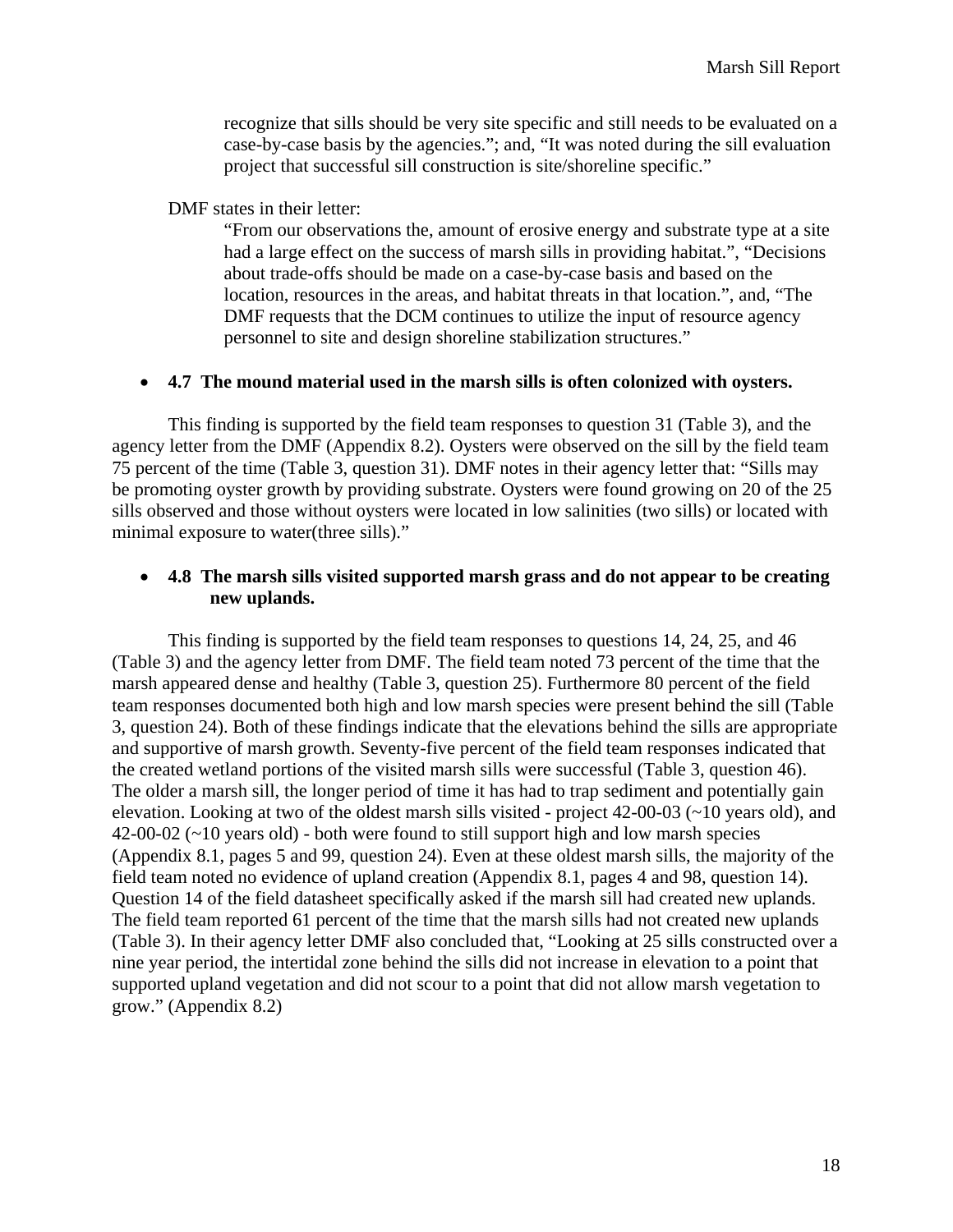#### • **4.9 Marsh sills were observed to be free from damage.**

 The marsh sills visited by the field team were generally found to be free from damage. The field team noted no marsh sill damage in 89 percent of their responses (Table 3, question 21). The most common observed damages were drop downs that had started to fill in (see Section 4.4) and portions of the rocks that had settled and/or lost height due to shifting. The marsh sill owners also reported very few problems with the structures. Two reported some rock settling and two reported the need for replanting of marsh plants. Outside of these isolated incidents, 89 percent of the property owners reported that their marsh sill has never had to be repaired (including replanting) (Table 4, question 6). Marsh sills that are the oldest have more potential to show signs of damage. Looking at two of the oldest marsh sills visited - project 42- 00-02 and 42-00-03 (both ~10 years old) - neither was found to be damaged during the field visits (Appendix 8.1, pages 4 and 98, question 21).

#### • **4.10 No marsh sill related impacts to water quality were observed.**

This finding is supported by the field team responses to question 39 (Table 3) and the open-ended responses to question 40 (Appendix 8.1). The field team noted no issues with water quality 77 percent of the time. Only six percent of the time did the field team note an issue with water quality. In all of these cases, the issue noted was related to stormwater runoff potential from the adjacent upland or via a pre-existing stormwater ditch or pipe (see Appendix 8.1, pages 17, 33, 57, 63, 78, 83, 100, and 122, question 40). These potentials would be the same regardless of what type of shoreline stabilization was installed on the property. The oyster growth noted in section 4.7 and the marsh noted in section 4.8 may eventually lead to increased water quality around marsh sills due to the increased filtering capacity provided by these elements. It should be noted that none of the marsh sills visited as part of this project were in the construction phase. During construction the potential for water quality impacts is much greater because of the disturbance associated with the marsh sill installation.

#### **5.0 Specific conditions of the marsh sill general permit**

The final aspect of this project was to examine the specific conditions of the marsh sill general permit. A list of the specific conditions is included in this report as Appendix 8.4. The specific conditions of the marsh sill general permit were classified into two categories: those that are common with other CAMA general permits; and those that are unique to the marsh sill general permit. Specific conditions (b), (e), (g), (h), (m), (n), (p), (q), (r), (s), (t), (u), (v), (y), and (z) are common conditions that exist in other CAMA general permits, and so will not be examined as part of this study. The remaining specific conditions  $(a)$ ,  $(c)$ ,  $(d)$ ,  $(f)$ ,  $(i)$ ,  $(i)$ ,  $(k)$ ,  $(l)$ ,  $(0,)(w)$ ,  $(x)$ ,  $(aa)$ ,  $(bb)$ , and  $(cc)$  are unique to the marsh sill general permit. These can be further classified into those that detail design criteria  $[(a), (c), (d), (f), (i), (i), (k), (l), (o), (w)]$  and those that address other agency coordination [(i), (aa), (bb), and (cc)]. Note that one specific condition (i) appears in both the design criteria list and the other agency coordination list as it details specific design criteria but also states that deviations from the design criteria are allowable following coordination with DMF. The findings of this technical assessment provided no conclusive evidence that the marsh sill general permit unique specific conditions are unnecessary. However, the findings do provide some guidance on potential modifications to some of the specific conditions.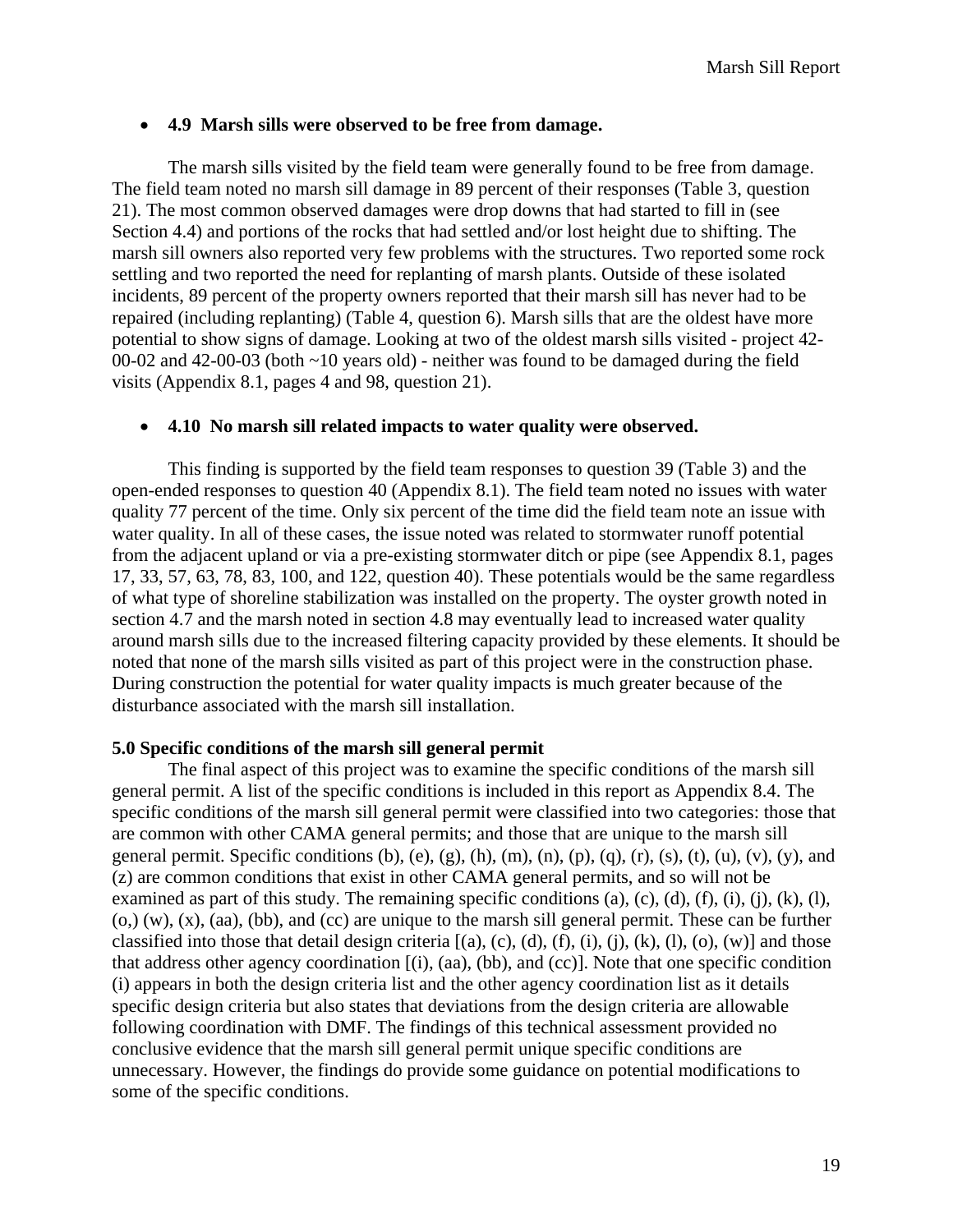Specific condition (a) outlines the usable materials for the construction of the sill structure. Currently, it lists riprap or stone as the only allowable materials. Given the finding that oysters are colonizing the sills in most areas, and the fact that a few of the visited marsh sills successfully used oyster shell as the mound material, the list of usable materials should be evaluated to consider the addition of oyster shell.

 Specific condition (i) describes the specifications for the use of dropdowns and openings. This assessment observed that the marsh sills that utilized the gap or overlap design were functioning better than the ones that utilized the dropdown design (see 4.4). Thus, it seems this specific condition could be modified to suggest or require gaps or overlaps be used instead of dropdowns.

 The specific conditions that deal with other agency coordination, (i), (aa), (bb), and (cc), are the ones that make the marsh sill general permit more like a CAMA major permit as compared to the other CAMA general permits. These are also the specific conditions that make installing a marsh sill require more cost and processing time compared to the other shoreline stabilization options (bulkheads, riprap revetments, etc.) as often the coordination with the other agencies leads to additional state and federal permits. This study did not evaluate the need for specific condition (bb) which requires that DCM consult with the Department of Administration's State Property Office to determine whether or not an easement for the proposed marsh sill is required. The necessity of specific condition (i) and (aa) (coordination with DMF) and specific condition (cc) (coordination with DWQ, and USACE) were validated by the agency letters received as part of this project (Appendix 8.2). In each case, USACE, DMF, DWQ, and even though there is not a specific condition that requires it, the WRC, all state that they want to continue to review marsh sill permits on a case-by-case basis (see 4.6). Given this finding, specific conditions (i), (aa), and (cc) are still necessary.

# **6.0 Summarized List of Findings**

- Marsh sills were not found by the field team to present a hazard to navigation.
- Marsh sills were observed to provide erosion protection to the property upon which they were installed.
- Marsh sills were often built in combination with other structures.
- Marsh sills that utilized the gap or overlap design were observed to provide better water, fish, and other nekton access to the area behind the sill compared to ones utilizing the dropdown design.
- It was unclear whether marsh sills cause erosional impacts on adjacent property.
- After completion of the field aspects of this project, the resource agencies still prefer to review and comment on marsh sill permits on a case by case basis.
- The mound material used in the marsh sills are often colonized with oysters.
- The marsh sills visited supported marsh grass and do not appear to be creating new uplands.
- Marsh sills were observed to be free from damage.
- No marsh sill related impacts to water quality were observed.